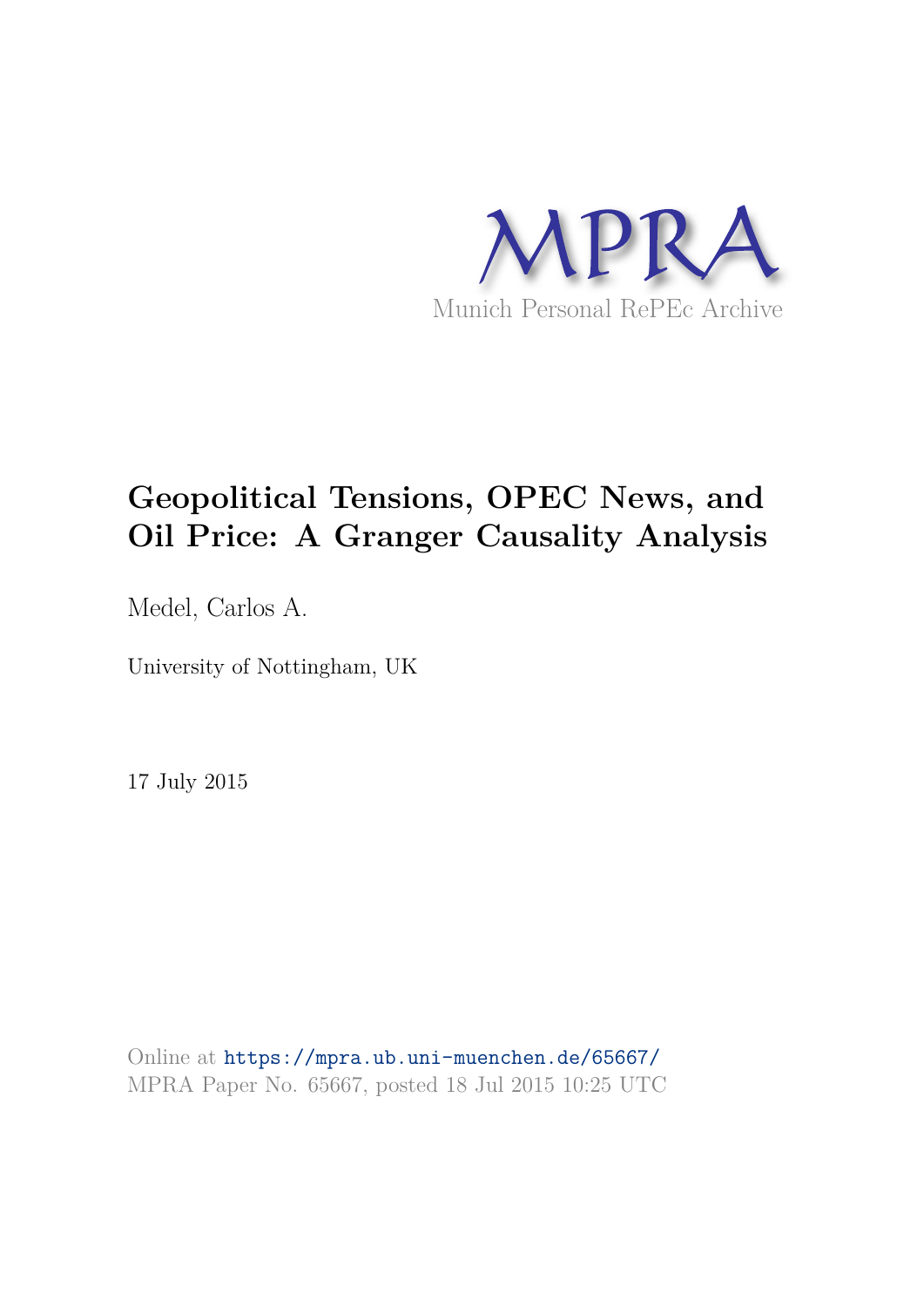## Geopolitical Tensions, OPEC News, and Oil Price: A Granger Causality Analysis

Carlos A. Medel University of Nottingham United Kingdom

July 17, 2015

#### Abstract

To what extent geopolitical tensions in major oil-producer countries and unexpected news related to the Organisation of the Petroleum Exporting Countries (OPEC) affect oil price? What are the effects of non-market externalities in oil price? Are oil price forecasters aware or affected by such externalities when making their predictions? In this article, I analyse the influence of these events on oil price by means of Granger causality, using a unique measure of geopolitical events accounting for supply disruptions for the 2001-12 period. I found evidence favouring OPEC countries'-related news as an oil price driver *jointly* with supply disruptions influencing short-term forecasts, and reducing the consensus when unanticipated news are available. When considering separately OPEC news or other supply disruptions, the evidence is rather episodic.

JEL-Codes: C12; C22; E66; Q41.

Keywords: Oil-producer countries; OPEC; Oil price; Granger causality.

Highlights:  $\rightarrow$ What are the effects of geopolitical tensions and non-market externalities in global oil price?

 $\rightarrow$ I found evidence favouring OPEC countries'-related news as an oil price driver jointly with supply disruptions influencing short-term forecasts, and reducing the consensus when unanticipated news are available.

 $\rightarrow$ When considering separately OPEC news or other supply disruptions, the evidence is rather episodic.

<sup>\*</sup>Address: 118 Talbot Street, Nottingham NG1 5GP, England. E-mail: lexcm6@nottingham.ac.uk.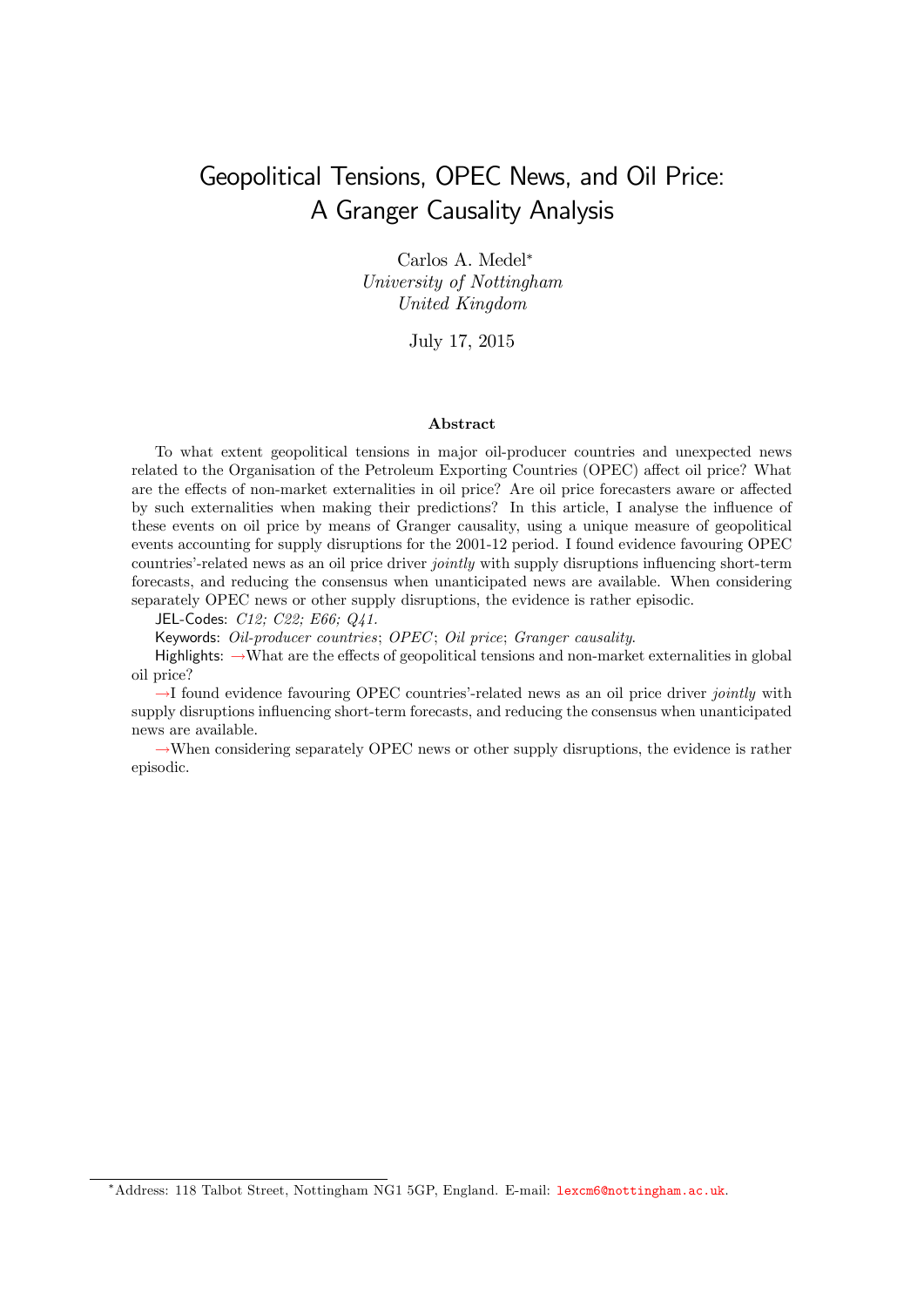## 1 Introduction

In this article, I analyse the influence of geopolitical tensions and news related to the Organisation of the Petroleum Exporting Countries (OPEC) events on Brent oil price for the (monthly) period ranging between 2001.1 and 2012.3 using a unique  $ad-hoc$  variable–labelled  $GT\&N$ –specially built for these purposes. Despite all the machinery that has been used in regard to OPEC behaviour, I proceed considering one of the most striking time-series econometrics tools: Granger causality (henceforth, Gc; Granger, 1969; 1980; 2003).<sup>1</sup> Note that as emphasised by Barrett and Barnett (2013), Gc is a tool designed to measure if an independent variable affects another dependent instead of testing for a specific mechanism.<sup>2</sup>

Three hypotheses are examined. The first one analyses if the  $GT\&N$  variable Gc oil price, and the opposite should not hold if  $GT\&N$  already measures (exogenous) unexpected oil-production-related events. The second hypothesis analyses if  $G T \& N$  Gc the oil-price forecasts released in the Consensus Forecasts (CF) monthly report; again, expecting that the opposite should not hold. A third hypothesis investigates if GT&N Gc the dispersion of mentioned expectations, as evidence of geopolitical tensions affecting the uncertainty surrounding future observations of oil-price realisations.

There are also proposed some robustness exercises. The first one underpins a baseline concept in regard to the use of forecasting CF outcomes (labelled as "auxiliary hypothesis"). This is, actual observations of oil price Gc its own expectations, but the opposite should be rejected. Hence, this result could be interpreted as evidence of CF survey as an efficient forecasting procedure in terms of the information used for making predictions.

Two natural extensions are also reported. The same set of hypotheses with the two components of  $GT\&N$  series: (i) considering just OPEC-related news, and (ii) the baseline measure but excluding the events associated to OPEC. It is also included a recursive estimation of the validity of these hypotheses across time.

The results are in favour of OPEC-related news as an oil-price driver *jointly* with supply disruptions. There is evidence supporting this claim by finding the abovementioned directions of Gc for the four hypotheses. These results are obtained when considering all kinds of events in  $GT\&N$  measure. When considering just OPEC-related news, the results show bidirectional Gc between  $GT\&N$  and expectations dispersion. Finally, when considering the  $GT\&N$  measure excluding the OPEC-related events, all results are spoiled out carrying inconclusive results. Hence, the finding of OPEC as an oil-price driver while statistically significant in the baseline specification could not be considered as a robust one. Some similar qualitative results are found in Smith (2005), Alhajji and Huettner (2000) for the 1973-94 period for OPEC behaviour, and Almoguera, Douglas, and Herrera (2011).

There is a wide range of research analysing the oil market beyond the boundaries of Economics. Perhaps, oil uniqueness for the energy matrix of industrialised economies and their *remotely* located producers, attracts the attention of many fields with different viewpoints to analyse.

From an economic perspective, the understanding of any market relies hugely on the effect of agent's behaviour on the equilibrium dynamics. Some specific cases, such as the oil market, would include issues concerning industrial organisation, natural resources sustainability, externalities, and other complexities affecting its evolution. In particular, the oil market is characterised as a market with big global players–in the supply and demand side–whose behaviour more than often threatens the world's

<sup>&</sup>lt;sup>1</sup>This approach has been also used for similar purposes in, for example, Gülen (1996) and Kaufmann *et al.* (2004). Another approach found in the literature is the *event study* as used, for example, by Demirer and Kutan (2010) and Lin and Tamvakis (2010).

 $2$ This distinction is important since a huge literature focus on OPEC's behaviour under several assumptions to indeed test a mechanism. This article goes one step beyond OPEC behaviour while still circumscribing to oil market. However, in order to proceed, I consider OPEC simply as one of many news generator devices without imposing any structure.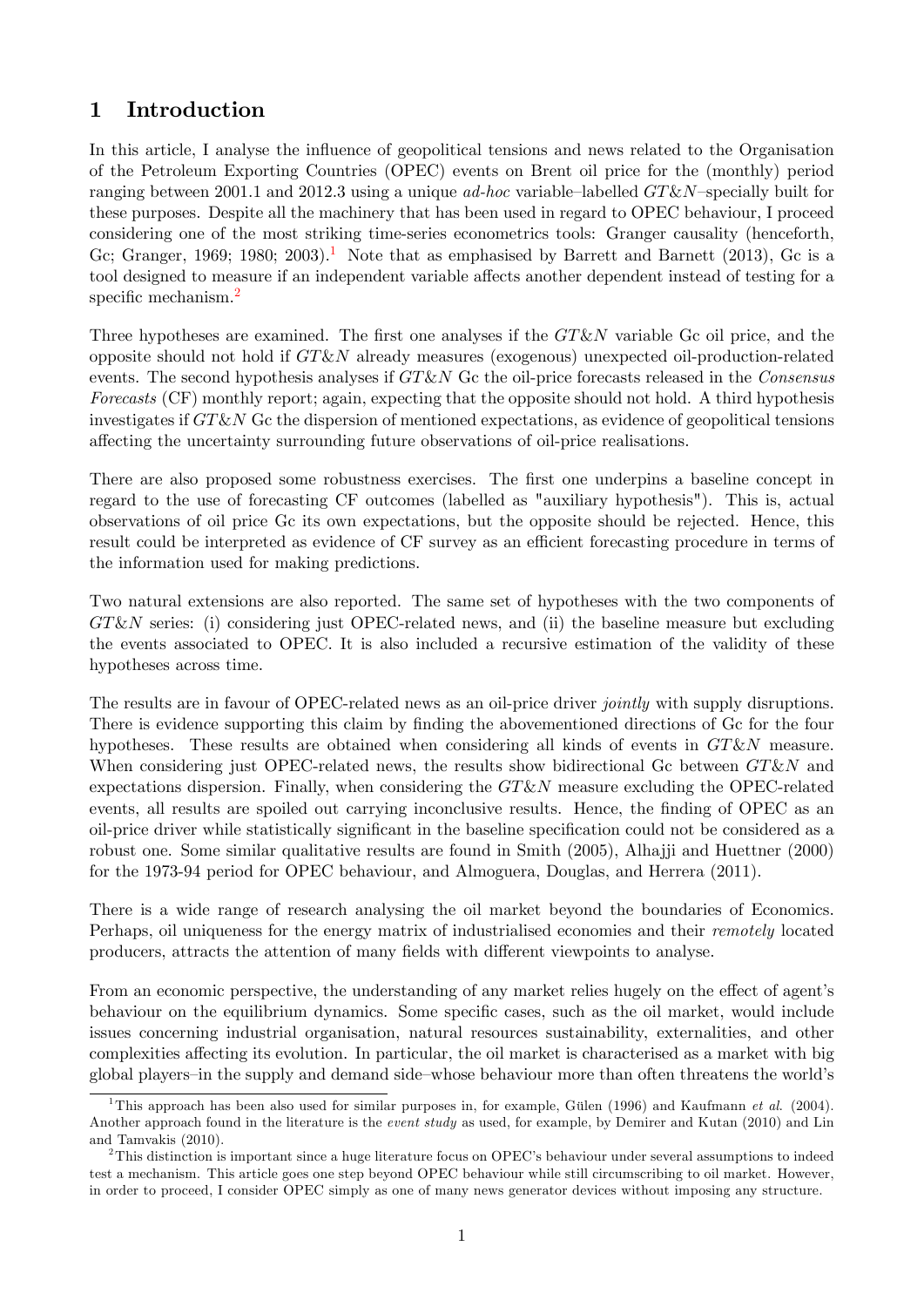production chain and even political and Önancial stability. Moreover, big players from the supply side carry the unpleased label of a worldwide recognised cartel (see Gülen, 1996; Griffin and Xiong, 1997; Jones, 1990; Kaufmann et al., 2004, and Brémond, Hache, and Mignon, 2012, for details).

Big oil producers, *i.e.* oil exporter countries, have taken a step further on their industrial organisation by creating the OPEC. Established in Baghdad, Iraq, and effective since January 1961, the main aim of OPEC is "to coordinate and unify the petroleum policies of its Member Countries and ensure the stabilisation of oil markets in order to secure an efficient, economic and regular supply of petroleum to consumers, a steady income to producers and a fair return on capital for those investing in the petroleum industry." (OPEC, 2012). The organisation includes, as for 2015, twelve countries primarily located in the Middle East and Africa, plus two Latin American members. As an organisation under statutes, each member has to continuously fulfil several requirements concerning production and operations data reporting; a full commitment towards OPEC policy mandates. This obviously leads to think of OPEC as a convenor into setting quotas, prices, or any other market distortion (Kaufmann et al. 2004).

A lot of attention has been attracted to a particular OPEC conference scheduled twice a year-in regular times–which outcome consists basically in a market quota setting for participant countries. There is a lot of speculation in the days surrounding these conferences as, in principle, could be the main price setting mechanism managed by OPEC. A long-standing research in this matter possibly begins with Griffin and Teece (1982), MacAvoy (1982), and Draper (1984), when analyse the effect of meeting outcome-decoded as an increase, no change, or decrease in quota-on oil-market based securities. A similar aim is extended in Deaves and Krinsky (1992), Wirl and Kujundzic (2004), Guidi, Russell, and Tarbert (2006), and Hyndman (2008) among others, plus some other OPEC issues such as reserves (Taylor and van Doren, 2005, and Considine, 2006). The results achieve certain consensus when quotas are reduced, and that the effect on price has been declined since mid-1980s. Strong evidence is found of OPEC as an oil price driver during the 1970s.

Besides the impact on the level, comprehensive literature also analyse the impact of OPEC news into oil price volatility. Some examples are Deaves and Krinsky (1992), Horan, Peterson, and Mahar (2004), Fattouh (2005), Lin and Tamvakis (2010), Aguiar-Conraria and Wen (2012), Cairns and Calfucura (2012), Brémond, Hache, and Mignon (2012), López and Muñoz (2012), Schmidbauer and Rösch (2012), and Mensi, Hammoudeh, and Yoon (2014) among others.

OPEC's effective power has been analysed thoroughly from an economic point of view by researches and policy makers (Pindyck, 1978; Salant, 1976; Teece, 1982; Moran, 1982; Hochman and Zilberman, 2015). Many diverse events have occurred since OPEC's establishment-mainly wars and political instability–and there is no current consensus about the role of OPEC as price setter (Loderer, 1985; Smith, 2005; Fattouh, 2007). Most remarkably, Almoguera, Douglas, and Herrera (2011) suggest that the ability of OPEC to set prices since its creation is rather episodic. The authors find that during the period from 1974 until 2004, OPEC acts similar to a Cournot competition when sharing the global market with non-OPEC oil producers. Their empirical results, as the authors argue, are in favour of specific but non-time-robust price rises due to OPEC's comparison to the competition price level.<sup>3</sup>

From the demand side, it is unlikely that big consumers were trying to confront deliberately the suggested OPEC behaviour. According to energy statistics from CIA World Factbook (2014), the ten major oil consumer countries are: United States, China, Japan, India, Russia, Brazil, Germany, Saudi Arabia, Canada, and South Korea. As the evidence on OPEC's behaviour is inconclusive, neither of this diverse list of countries has been associated specifically against OPEC on a regular

<sup>&</sup>lt;sup>3</sup>The OPEC behaviour analysed plainly as a cartel is also a long-standing issue in the literature. See, for instance, Adelman (1982), Aperjis (1982), Teece (1982), Mabro (1986), Dahl and Yücel (1989), Gülen (1996), Alhajji and Huettner (2000), Adelman (2002), and Fattough (2007) among others. As above mentioned, the results are episodic and dependant on several assumptions previously made regarding OPEC's held power.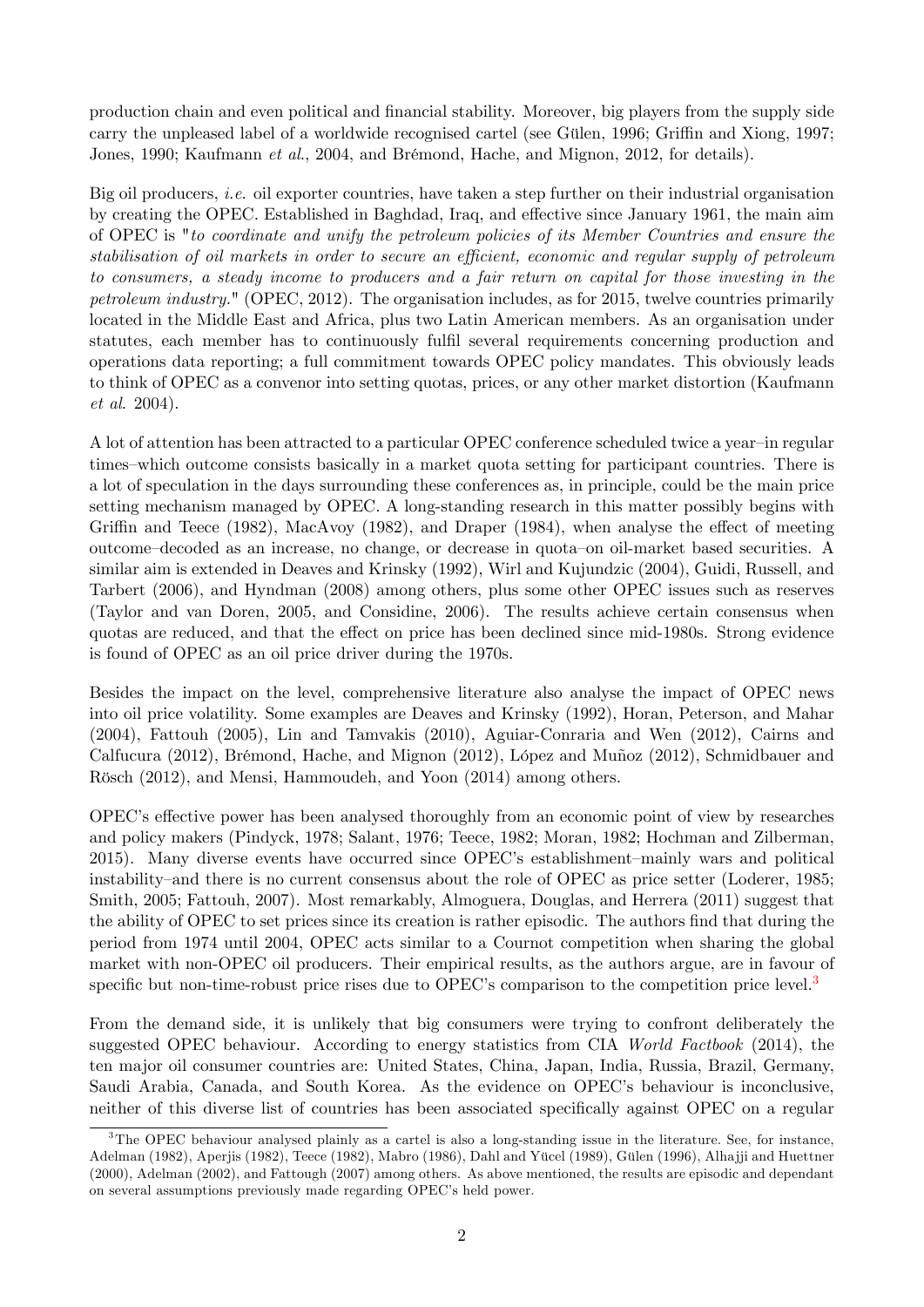basis (obviously excluding Saudi Arabia, one of the major OPEC oil producer), despite the United Nations World Trade Organisation (UN-WTO) surveillance for fair trade.

In terms of what extent OPEC sets prices and whether the effects of non-market externalities in oil spot price are questionable. It is also questionable if oil price forecasters being aware or affected by these externalities when making their predictions. All these questions are certainly important for a broad group of policymakers, from global-based organisations to specific central bankers fighting imported inflation. Moreover, oil price is of special interest since there has been found detrimental effects attached to large unexpected shocks affecting a number of stock indices (Hammoudeh and Eleisa, 2004; Hammoudeh and Li, 2004; Pollet, 2005; Malik and Hammoudeh, 2007; Driesprong, Jacobsen, and Benjiman, 2008; Balcilar, Gupta, and Miller, 2015), and associated even to recessions (Hamilton, 2003, 2009). Oil price also carry a substantial amount of information to different international prices indices affecting global inflation (see De Gregorio, Landerretche, and Neilson, 2007, Neely and Rapach, 2010, and Medel, 2015, for details).

However, it is a less clear cut if there are just OPEC news-as an organisation-the driver of oil price shocks, or if it is necessary to include a more ample spectrum of supply disruptions such as political instability, wars, or any other disruption due to non-market externalities. This is important since certain OPEC countries have been subject of substantial geopolitical risk not necessarily affecting organisationís countries only. For that reason, the particular concern of this article is consider OPEC as one within many oil-market-based news-generator devices.<sup>4</sup>

The remaining of the article proceeds as follow. In Section 2 it is presented the Hsiao (1981) version of the (augmented) Gc method, alongside the application to oil price and dataset. In Section 3 there are presented the results for the baseline alongside the two robustness exercises. Finally, Section 4 concludes.

#### 2 Econometric setup

#### 2.1 Granger causality

The notion of Gc is as simple as useful–and different to "ordinary" causality. It states that if lagged values of a variable  $x_t$  predict current values of another variable  $y_t$ , and that forecast includes lags of  $x_t$  as well as  $y_t$  then  $x_t$  Gc  $y_t$   $(x_t \to y_t)$ . In this article, however, I make use of the Hsiao (1981) version of Gc. This extension could be straightforwardly described as a joint significance  $F$ -test of a whole set of parameters associated to the independent variable  $(x_t)$  that supposedly Gc the dependent variable  $(y_t)$ . However, results derived from this baseline procedure may not be appropriate with  $x_t$ -variables with intermediate or short memory. Formally, this corresponds to test if all the lags of  $x_t$  are jointly statistically significant in the following regression:

$$
y_t = \mu + \sum_{i=1}^{p_y} \phi_i y_{t-i} + \sum_{j=1}^{p_x} \theta_j x_{t-j} + \varepsilon_t,
$$
\n(1)

where lags of  $y_t$  controls for autocorrelation,  $\{\mu, \phi, \theta, \sigma_{\varepsilon}^2\}$  are parameters to be estimated (with, say, ordinary least squares, OLS), and  $\varepsilon_t \sim \text{iidN}(0, \sigma_{\varepsilon}^2)$ . The autoregressive orders  $(p_y, p_x)$  in Equation (1) can be chosen according to an appropriate model selection criterion such as measures based in the Kullback-Leibler information criterion (*i.e.* Akaike or Schwarz), or the *General-to-Specific* (GETS) methodology. Statistical inference is carried out by testing the joint null hypothesis  $NH$ :  $\theta_1 = ... = \theta_{p_x} = 0$  ( $x_t$  do not Gc  $y_t, x_t \to y_t$ ). The vector that contains the restrictions is F-distributed

<sup>&</sup>lt;sup>4</sup>The analysis of OPEC as an organisation composed by several countries with high war risk is not as large as OPEC's analysis by itself. An exception is Bittlingmayer (2005). This article analyses whether country-level war risk affect both level and volatility of oil price alongside considering OPEC behaviour. The results reveal that these price movements affect stock prices. Hence, it gives a role to another kind of shocks despite those due to OPEC.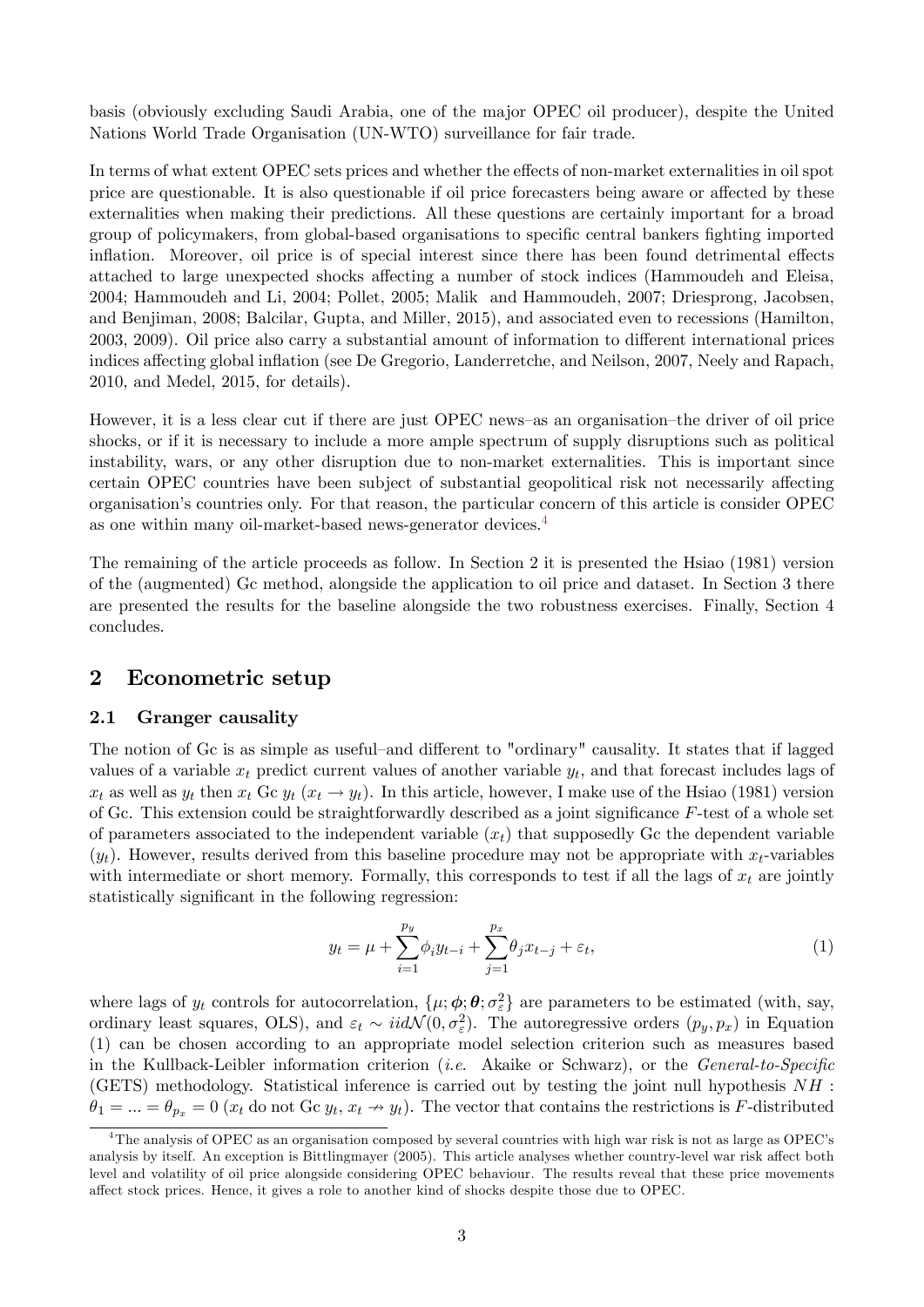with  $(p_x, T - (p_y + p_x + 1))$  degrees of freedom (where T is the sample size). For a simple and rather humorous example on the mechanics of Gc, see Thurman and Fisher (1988). A formal treat can be found in Harvey  $(\S 8.7, 1990)$ , Hamilton  $(\S 11.2, 1994)$ , and Patterson  $(\S 8.5, 2000)$ .

#### 2.2 An application to the oil market

By means of Gc I provide evidence on the following hypotheses:

- 1. NH1: Do geopolitical tensions in major oil-producer countries and announcements concerning OPEC countries (the  $GT\&N$  variable) affect the Brent oil price  $(P^{Oil})$ ?
- 2. NH2: Do  $GT\&N$  affect oil price forecasts  $(\mathbb{E}[P^{Oil}])$ ? and
- 3. NH3: Do  $G T \& N$  affect the consensus  $(\Delta \mathbb{E}[P^{Oil}])$  of market analysts forecasts of oil price?

It is expected that  $NH1: GT\&N \to P^{Oil}$  and  $NH2: GT\&N \to \mathbb{E}[P^{Oil}]$ . But, in order to conclude about its reliability, the inverse should not be true for both assumptions. The inverse negative  $NH1$ ,  $P^{Oil} \nrightarrow GT\&N$ , supposes that the current oil price does not drive disturbances in oil-producers countries. Also, if the expectations measure are orthogonal to oil producers' information set, it should be follow that  $\mathbb{E}[P^{Oil}] \rightarrow GT\&N$ . However, it is allowed for forecasters to consider actual values of oil price as an indicator of future values. Hence, the following auxiliary hypothesis emerges,  $ANH : P^{Oil} \rightarrow \mathbb{E}[P^{Oil}]$ . Finally, associated with greater tensions is the uncertainty about future values of oil price. For that reason, it is expected that  $GT\&N \to \Delta \mathbb{E}[P^{Oil}]$ , but the inverse should not hold. Bowles *et al.* (2007) and Atallah, Joutz, and Pierru (2013) proposed a similar series when measuring disagreement in ECB surveys' respondents.

Basically, these hypotheses are posed to test if oil-producer countries' geopolitical tensions and unexpected news affect oil price, its forecasts, and the consensus surrounding those forecasts. The analysis requires a reliable (and simple) quantitative measure of geopolitical tensions and news measuring unexpected shocks about OPEC countries; as the  $G T \& N$  variable already is. Some other simple measures specifically for OPEC meetings have been also used especially when using event study methodology.

Note that the analysis involves forecasters for two reasons. The first one is the truly interest in investigating to which extent they are affected by  $G T \& N$  in two typical dimensions: point and dispersion of forecasts. The second reason is to stress the reliability of the newly-proposed  $GT\&N$ measure.

Some other robustness exercises comprise the use of the  $GT\&N-O$  and  $GT\&N-NO$  variables. The former stands for purely OPEC-related news, while the latter for non-OPEC events. Hence, the base  $GT\&N$  variable is composed by adding up these two measures. Note, however, that given the geographical proximity of the majority of big oil-producer countries, and the nature of the businesses involved there (same exploited commodity with a very similar technology in a specific region), it is difficult to fully isolate both measures. Hence, it is not imposed an orthogonality condition between them, preserving the benefit of simplicity and easy-to-read results. This also supports the modelling procedure when incorporating more than one lags to control for autocorrelation. Hence, the Örst lag–the most important when using  $GT\&N$ –comes from a bias-reduced estimation.

#### 2.3 Dataset

The analysis is made considering a time span ranging from 2001.1 until 2012.3 (135 observations); in monthly frequency. The  $G T \& N$  is constructed by considering the sum of ten daily binary variables, in which the value of one is assigned to an unexpected event. There are identified 188 events divided into the ten categories of Table 1.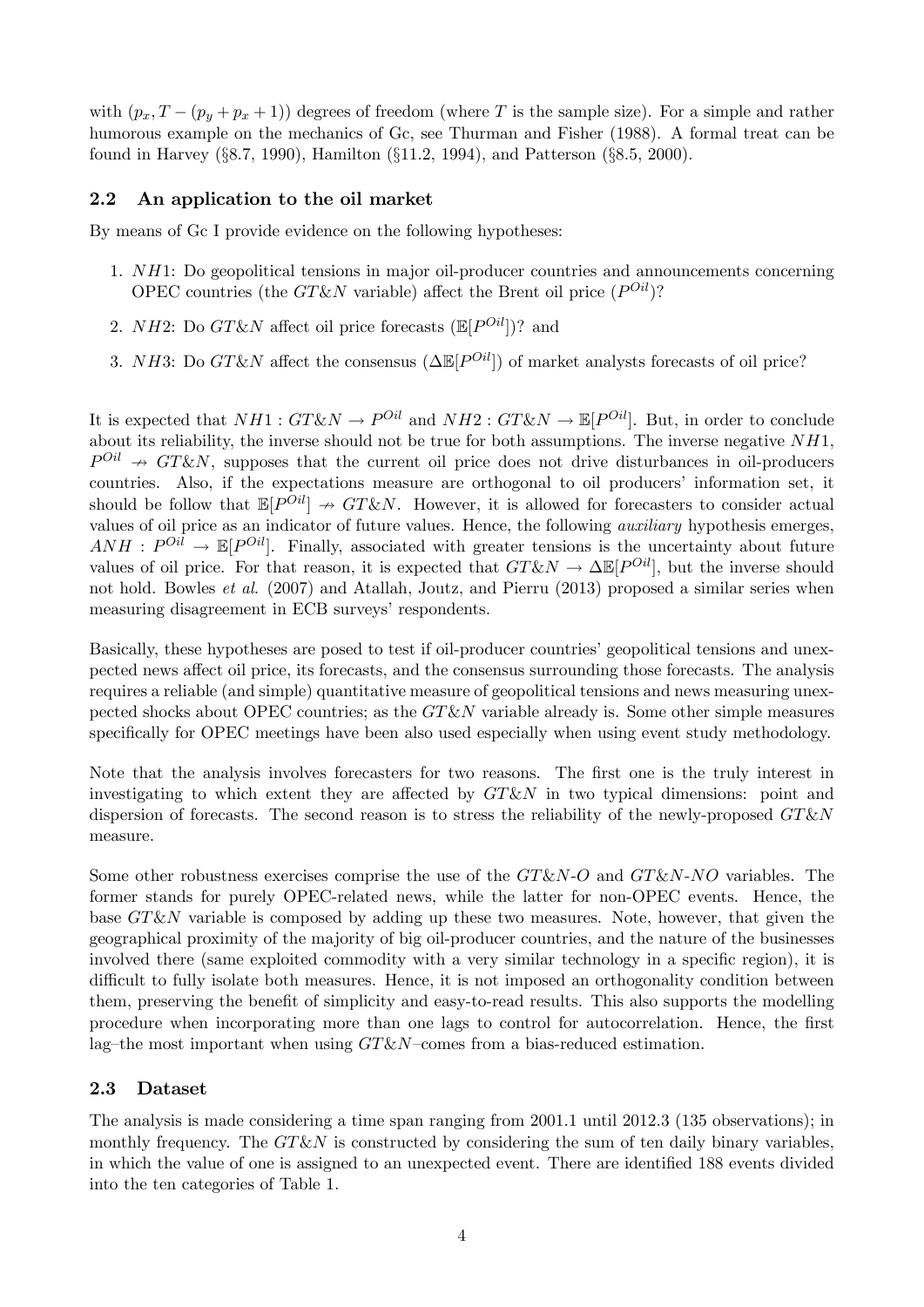| No. | No. events         | Classification | Description                                            |
|-----|--------------------|----------------|--------------------------------------------------------|
| 1.  | [10]               | Non OPEC       | UN Oil for Food Program (1995-2003)                    |
| 2.  | $\lceil 6 \rceil$  | Non OPEC       | US relations with Libya and Iran (1996-2004)           |
| 3.  | [24]               | Non OPEC       | Iraq War and post-war period $(2003-2011)$             |
| 4.  | [10]               | Non OPEC       | Iran post Iraq War (start in 2005)                     |
| 5.  | [21]               | Non OPEC       | Terrorist attacks                                      |
| 6.  | $\lceil 8 \rceil$  | Non OPEC       | Lebanon War $(2006)$                                   |
| 7.  | [25]               | Non OPEC       | Arab Spring $(2011)$                                   |
| 8.  | 2                  | Non OPEC       | Use of the US Strategic Petroleum Reserve              |
| 9.  | [16]               | Non OPEC       | New announcements on discoveries, and site exploration |
| 10. | $\lceil 66 \rceil$ | <i>OPEC</i>    | Purely OPEC announcements                              |

Table 1: GT&N Components

Source: Author's elaboration.

In brackets are shown the number of identified events during the sample span. The last listed category fully comprises the  $G T \& N-O$  variable. When it is used the label "Non OPEC" means that not all nor the majority of the events related to that category are plainly associated to OPEC actions. A more detailed description of what kinds of events are included in each category can be found in Appendix A. Daily individual-level identification, however, can be found in Annex A of López and Muñoz  $(2012)^5$ The sources of these variables are Bloomberg, The Wall Street Journal, Financial Times, and the US Energy Information Administration. These ten variables are added to make a monthly variable which contain an integer with the number of events and news. This variable is not transformed to a binary one to preserve intensity.<sup>6</sup>

The oil price  $(P^{Oil})$  corresponds to the annual percentage change of the Brent oil price, measured in USD per barrel (source: Bloomberg). The expectations  $(\mathbb{E}[P^{Oil}])$  corresponds to the annual percentage change of the 12-months-ahead forecast contained in the monthly CF report. The point estimator reported in the CF report corresponds to the mean of the answers ranging 65-70 respondents. Each report also shows the maximum and the minimum point value reported by respondents  $(\mathbb{E}[p^{High}]$  and  $\mathbb{E}[p^{Low}]$ , respectively). Hence, the difference  $\Delta \mathbb{E}[P^{Oil}] = \mathbb{E}_{12}[p^{High} - p^{Low}] - \mathbb{E}_{3}[p^{High} - p^{Low}]$ , where  $\mathbb{E}_{\ell}$  is the forecast at  $\ell$  months, measure the degree in which the consensus is achieved; the greater the uncertainty, the smaller the consensus achieved. Hence, it is expected that  $GT\&N \to \Delta \mathbb{E}[P^{Oil}]$ . Figure 1 describes graphically how the variable  $\Delta \mathbb{E}[P^{Oil}]$  is built and what is measuring.

Figure 2 exhibits all the variables considered in the analysis: oil price  $P^{Oil}$ , expectations  $\mathbb{E}[P^{Oil}]$ , dispersion  $\Delta \mathbb{E}[P^{Oil}]$ , and  $G T \& N$  (as  $G T \& N \cdot O + G T \& N \cdot N \cdot O$ , in panel B). It is adverted a major number of disturbances during 2001 (due to 9/11 terrorist attacks), 2003 (Iraq War), mid-2005 (due to Lebanon War), and the 2011-12 period (due to Arab Spring).<sup>7</sup> Note also that exogenous to all of these variables, it is noticed the effect of the financial crisis of 2008-9 initiated after the bankruptcy of Lehmann Brothers investment bank in the US.

Note also that the use of forecasting variables is made assuming that they are all the time minimising some distance measure to actual values. To assess how reliable these predictions are, in Figure 3 it is presented a birds-eye assessment of accuracy. In panel A, it is presented a scatter plot-in this case, the correspondence–between the actual and forecast values (labelled "Brent  $P(Oil)$ " and "CF  $P(Oil)$ ,  $h=12$ ", respectively). Note that as the majority of observations lie close to the  $y = x$  line without outliers, the forecasting accuracy could be considered of a good quality (Root Mean Squared Forecast Error: 8.835; in levels, full sample).

<sup>&</sup>lt;sup>5</sup>Note that the  $GT\&N$  variable is available from 1999. So, the limiting part of the dataset is CF starting in 2001.

 $6$ This measure of geopolitical tensions differs substantially to that fancifully biased of World Bank (2015, p. 156).

<sup>7</sup> See Annex A for more details.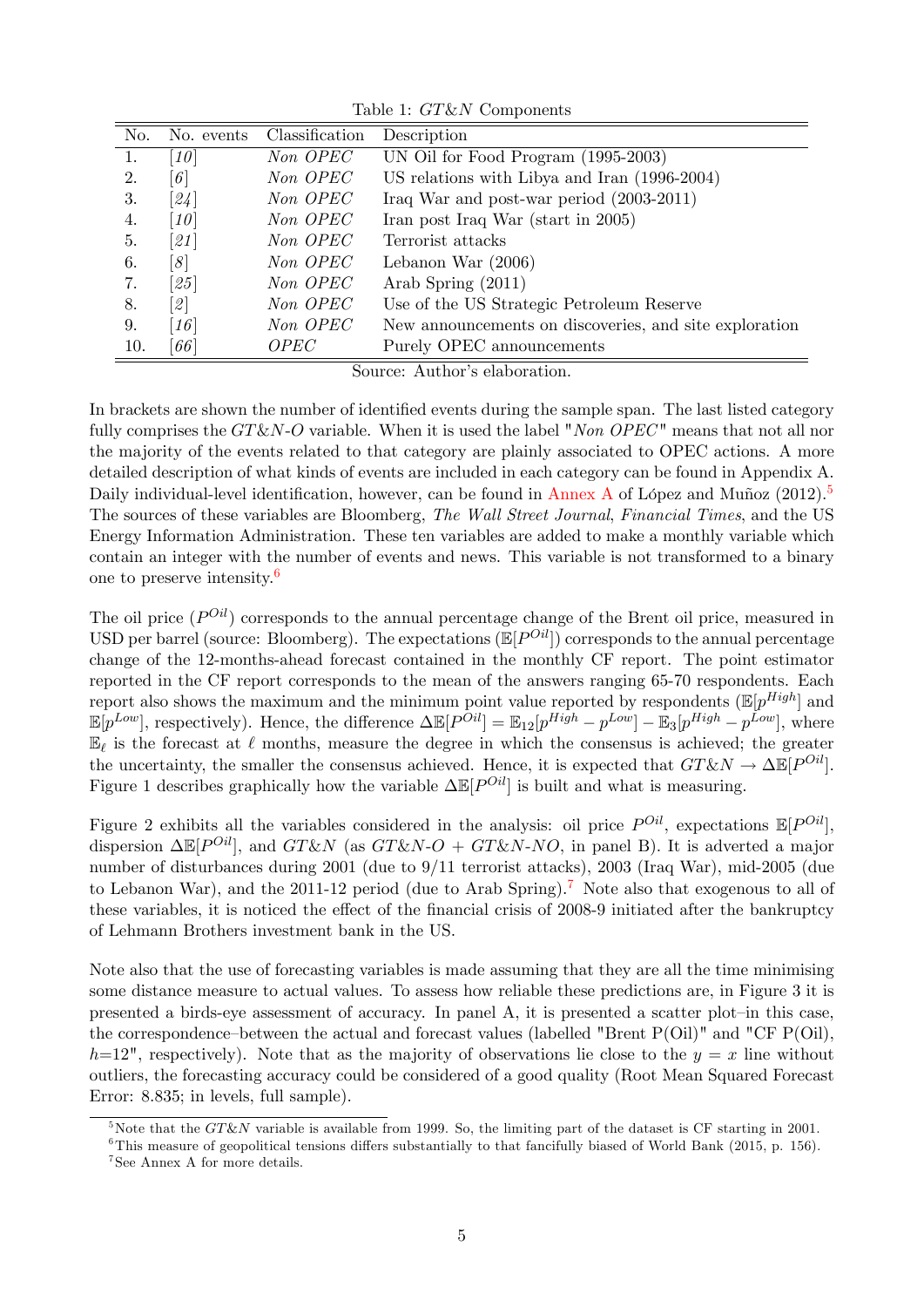

The consensus variable corresponds to  $\Delta \mathbb{E}[P^{Oil}] = [C - D] [A - B]$ . Source: Author's elaboration.

In Figure 3, panel B, it is presented the cross correlation between actual and leads observations of the CF series. As the transformation used for both series corresponds to the annual percentage change, it is expected that the correlation between the current actual value and the current value of the forecast of the transformed series should exhibit a high correlation. The results indicate that in effect, the CF predictions are accurate for the target horizon plus a couple of periods, as a result of oil price persistence.

In Table 2 there are presented some descriptive statistics of the involved series for the analysed sample using the preferred stationary transformation. Note that according to the Augmented Dickey-Fuller test (ADF), the transformations (when applied) deliver stationary series. Also, and in companion with Figure 2, oil price forecasts exhibit a smoother behaviour than actual values, which might contribute to both its accuracy and consensus.

#### 3 Results

The results report the outcome of the F-test of global significance, comprising only the values  $\theta_i$  of Equation 1. In concrete terms, it tests the joint null hypothesis  $H_0: \theta_1 = ... = \theta_{p_x} = 0$ , for each  $NH1-3$  and  $ANH$  given one to six lags of the  $x_t$  variable. The lag structure of  $y_t$  is chosen according to the GETS procedure, allowing skipped terms. These results are reported in "Significant lags  $(p_y)$ " row of Table 2. The estimations are made with OLS using Newey and West (1987) HAC standard deviations.

There are also presented another type of results for robustness purposes. It could be raised as common knowledge that OPEC finding on influencing oil prices is episodic. For that reason, and circumscribing to the econometric methodology used in this article, it is also reported the  $F$ -test  $p$ -value of the six lags of the  $NH1$  and  $NH1$  Inverse in a recursive sampling scheme. The first estimation window sample comprises the first 60 observations  $(2001.1-2005.12)$  whereas the last includes the full sample  $(2001.1-$ 2012.3; 135 obs.) and coincides with the Ögures reported in corresponding tables. Note that despite the valuable information that this exercise provides in terms of stability, it is always preferred for a finite-sample nonparametric-estimation the use of a greater number of observations.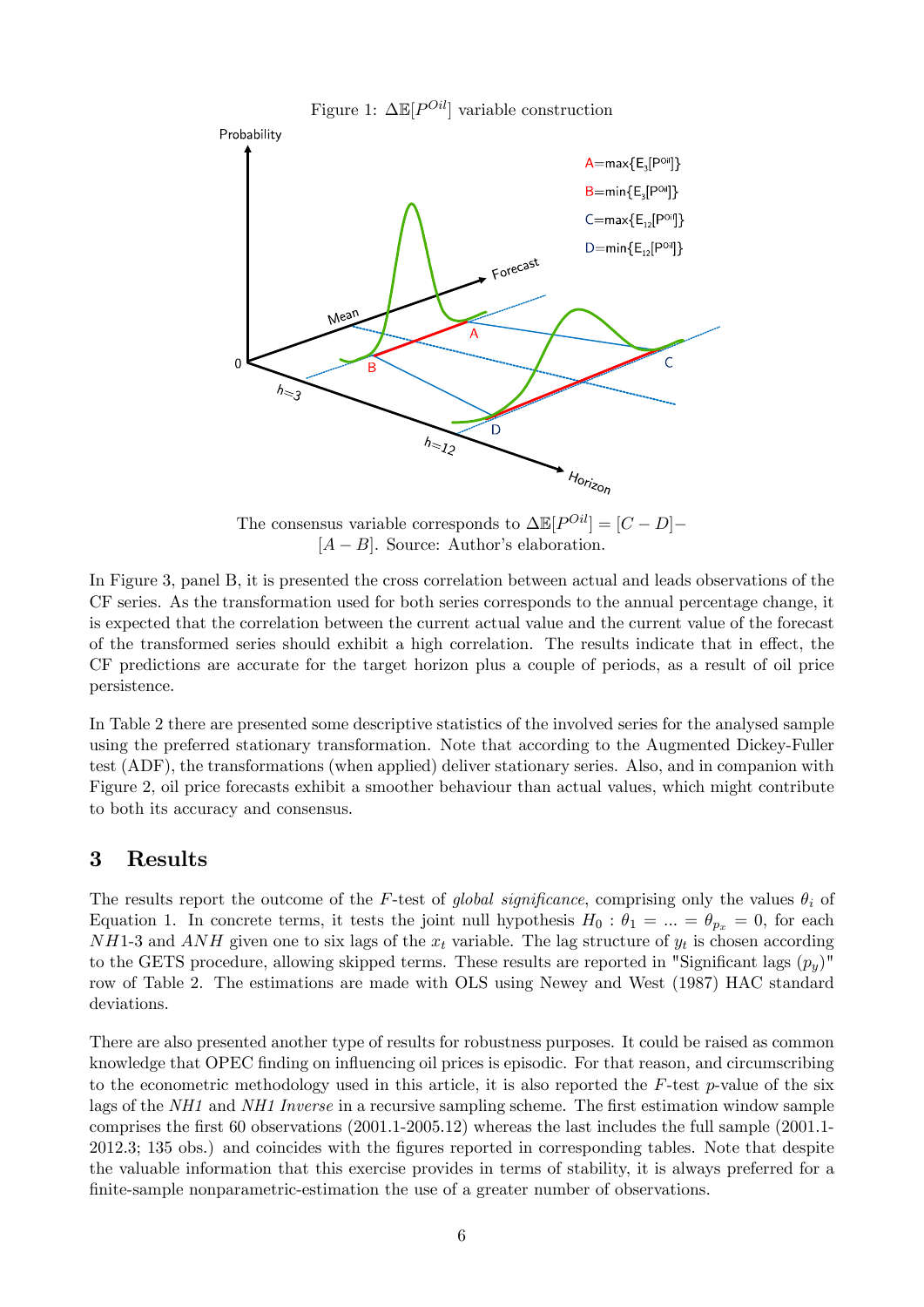



#### A: Brent Oil Price, CF  $P(Oil)$ , and CF Dispersion









Figure 3: Graphical forecast accuracy assessment

Source: Author's elaboration using data from CF.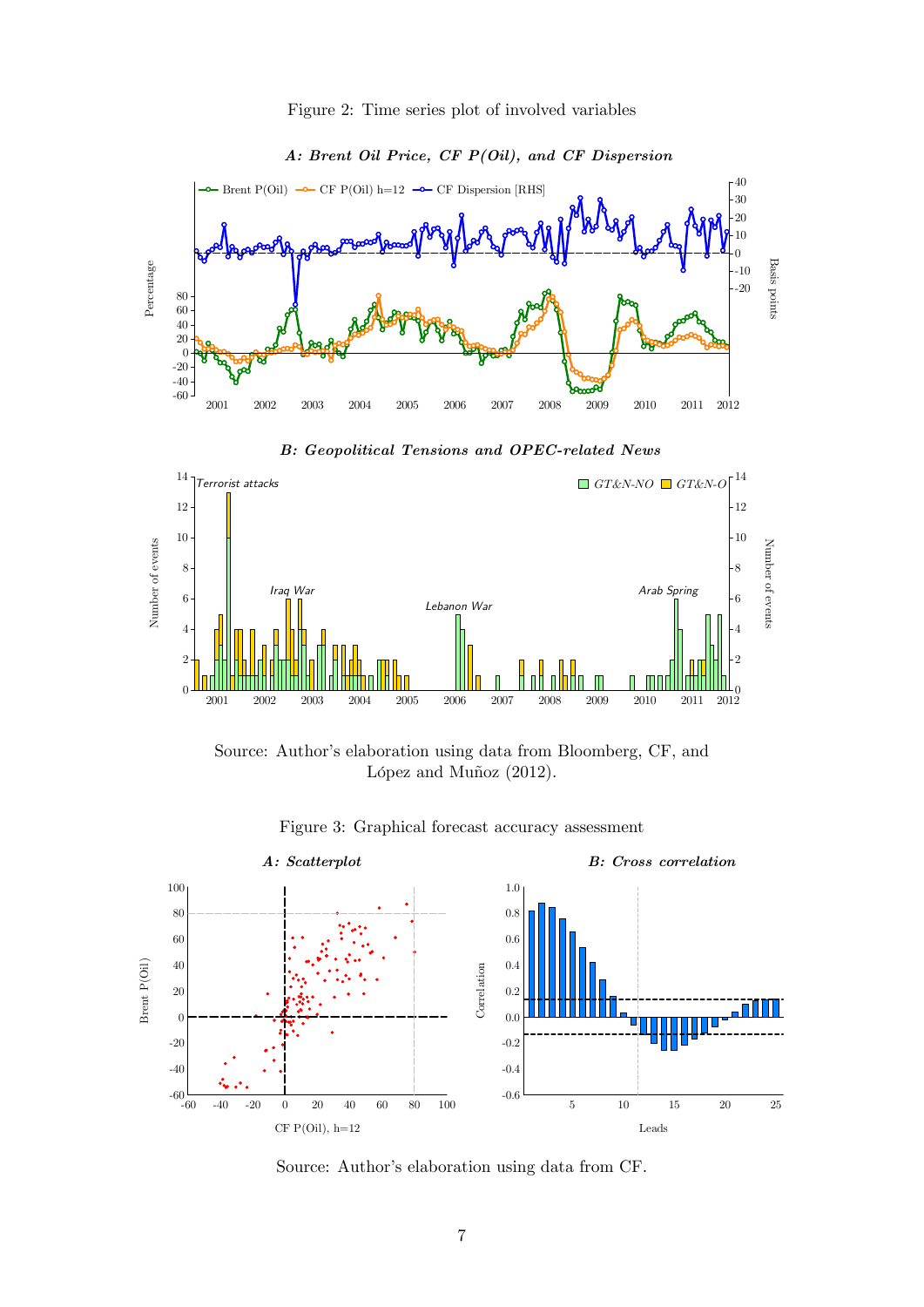|                      | $\overline{D}$ Oil | $\overline{\mathbb{E}[P^{Oil}]}$ | $\Delta \mathbb{E}[\overline{P^{Oil}}]$ | $G T \& N$ | $G T \& N-O$     | $G T \& N-NO$ |
|----------------------|--------------------|----------------------------------|-----------------------------------------|------------|------------------|---------------|
| Transform.           | Ann. perc.         | Ann. perc.                       | Basis points                            | No. events | No. events       | $No.$ events  |
| Mean                 | 18.84              | 16.26                            | 7.03                                    | 1.39       | 0.49             | 0.90          |
| Median               | 17.28              | 11.58                            | 5.00                                    |            | $\left( \right)$ | 0             |
| Maximum              | 86.55              | 80.50                            | 31.00                                   | 13         | 4                | 10            |
| Minimum              | $-54.65$           | $-39.88$                         | $-29.00$                                | 0          | $\Omega$         | 0             |
| Std. deviation       | 33.66              | 24.83                            | 8.31                                    | 1.86       | 0.86             | 1.47          |
| Sign. lags $(p_y)$   | ${1,6}$            | ${1,6}$                          | ${1;12}$                                | ${1;2}$    | ${1;2}$          | ${1}$         |
| <b>ADF</b> Statistic | $-3.44$            | $-3.04$                          | $-3.87$                                 | $-3.54$    | $-3.47$          | $-8.26$       |
| $p$ -value           | 0.011              | 0.034                            | 0.003                                   | 0.008      | 0.010            | 0.000         |

Table 2: Descriptive statistics of the series (\*)

(\*) Sample:  $2001.1-2012.3$  (135 obs.). Source: Author's elaboration using data from Bloomberg, CF, and López and Muñoz (2012).

#### 3.1 Baseline results

The results are reported in Table 3. The first panel  $(NH1)$  shows that the first and fourth lags of  $GT\&N$  Gc oil price are significant at 10%. If it is considered a 15% level of confidence, lags two and five turn significant, leaving just the third lag as not significant. Note that especially in this case, the first lag  $(p_x=1)$  represent the most relevant case. This is because GT&N measure has the property-by construction-of being a news shock variable. Hence, it is relevant to find that at least the first lag is significant (in the original Granger, 1969, sense), while greater lags may have a bounded impact afterwards news are available. Jointly with this result  $(GT\&N \to P^{Oil})$  it is found that  $P^{Oil} \nightharpoonup GT\&N$  for any analysed lag.

The second panel provides evidence that  $GT\&N \to \mathbb{E}[P^{0il}]$ , say, geopolitical tensions affects oilprice expectations, for all considered lags and at  $10\%$  confidence level. The opposite hypothesis  $\mathbb{E}[P^{Oil}] \to GT\&N$  result as non significant with one to six lags, suggesting that the considered oilproducers-related news are already exogenous to forecasters' information set.

The third panel states that for lags one to three there is evidence suggesting that  $G T \& N \to \Delta \mathbb{E}[P^{Oil}],$ implying an uncertainty effect into oil-price forecasts. Note that for the opposite hypothesis it is found Gc with six lags only; a result that should be read carefully. As the first three lags of  $GT\&N$  Gc dispersion, and since six lags of dispersion  $Gc$   $GT\&N$  the effect can be understood as the time required for forecasters (3 months) rejoining consensus in their forecasts after gathering news information in a 3-months period. Hence, the first round effect can still be associated to  $GT\&N$  affecting  $\Delta\mathbb{E}[P^{Oil}]$ .

The fourth panel exhibits the result for the auxiliary hypothesis  $P^{Oil} \to \mathbb{E}[P^{Oil}]$  and  $\mathbb{E}[P^{Oil}] \to P^{Oil}$ . As expected, and in conjunction with Figure 3, CF survey forecasts "behaved well" in terms of accuracy and expectations formation. Note that these are robust results, with full lags significance in one direction and full rejection in the opposite.

The recursive p-value estimation for  $p=1$  in panel A of Figure 4 reveals that these estimations are robust. As above mentioned, the unexpected nature of these data generating process suggests that the first lag is the most relevant. However, with the remaining lags of panels B-D, there is some evidence supporting the NH1 especially for the period between 2006 and 2010. After 2010 the relation with more lags is presumably lost because some other external forces are affecting the oil price, for instance, a global liquidity contraction due to global activity recovery as argued by Ratti and Vespignani (2013).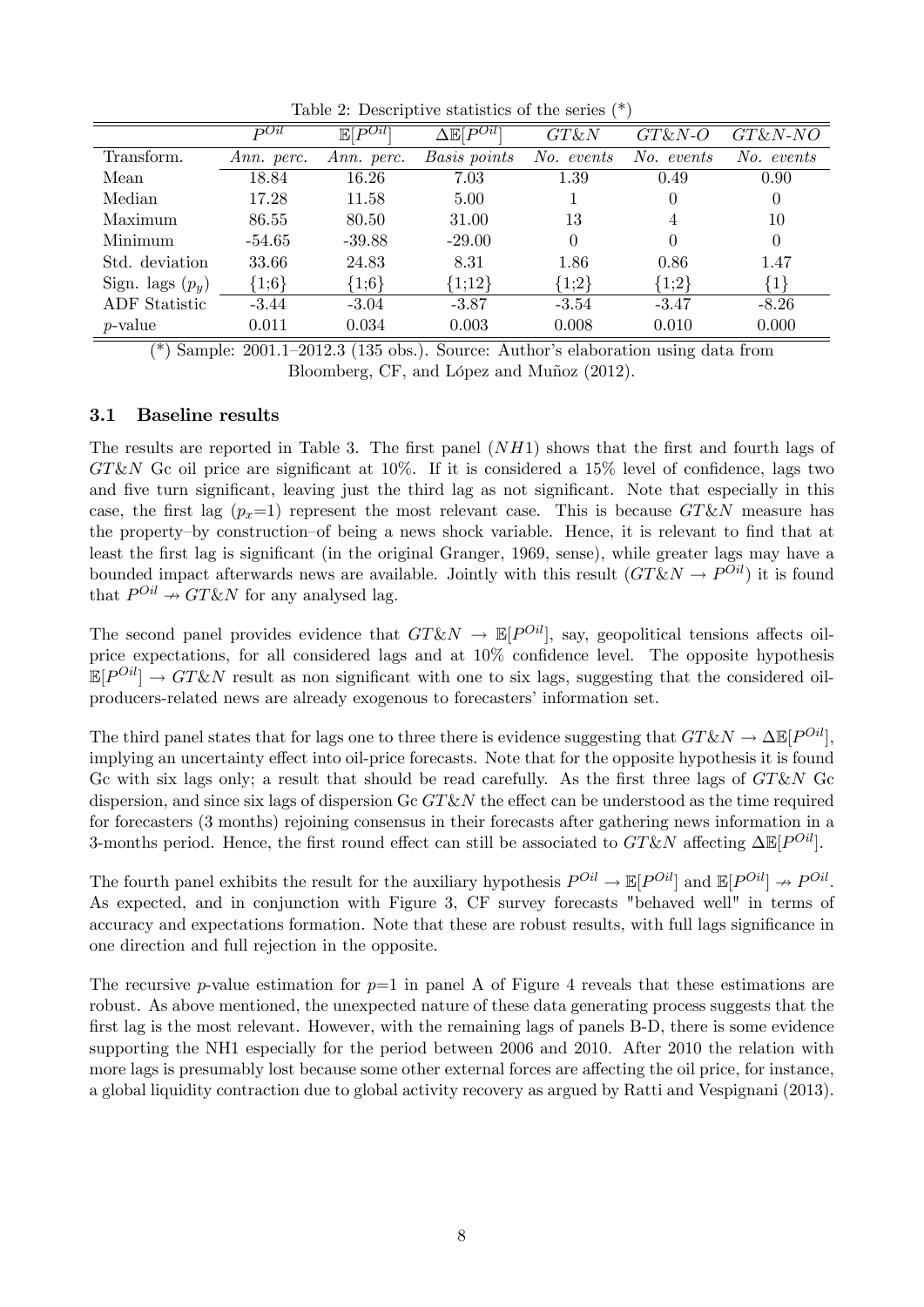Table 3: Granger causality testing results: all events (\*)

| Baseline model: $y_t = \mu + \sum_{i=1}^{p_y} \phi_i y_{t-i} + \sum_{i=1}^{p_x} \theta_j x_{t-j} + \varepsilon_t, \, \varepsilon_t \sim \textit{iidN}(0, \sigma^2_{\varepsilon})$ |                  |            |                                     |                                                                 |                                                             |                                                                                                                                                                        |                    |                       |                   |  |  |  |
|-----------------------------------------------------------------------------------------------------------------------------------------------------------------------------------|------------------|------------|-------------------------------------|-----------------------------------------------------------------|-------------------------------------------------------------|------------------------------------------------------------------------------------------------------------------------------------------------------------------------|--------------------|-----------------------|-------------------|--|--|--|
| NH: $\theta_1 =  = \theta_{p_x} = 0$ $(x_t \rightarrow y_t)$                                                                                                                      |                  |            |                                     |                                                                 |                                                             |                                                                                                                                                                        |                    |                       |                   |  |  |  |
| NH1: $G T \& N \rightarrow P^{Oil}$                                                                                                                                               |                  |            |                                     | NH1 Inverse: $P^{Oil} \rightarrow GT\&N$                        |                                                             |                                                                                                                                                                        |                    |                       |                   |  |  |  |
| Lags $(p_x)$                                                                                                                                                                      | $F$ -stat.       | $p$ -value | $\overline{R}^2$ Reg.               | Infrc.                                                          | Lags $(p_x)$                                                | $F$ -stat.                                                                                                                                                             | $p$ -value         | $\overline{R}^2$ Reg. | Infrc.            |  |  |  |
| 1                                                                                                                                                                                 | 3.606            | 0.060      | 0.826                               | $\rightarrow$                                                   | 1                                                           | 0.000                                                                                                                                                                  | 0.989              | 0.117                 | $\rightarrowtail$ |  |  |  |
| $\overline{2}$                                                                                                                                                                    | 1.988            | 0.141      | 0.826                               | $\rightarrowtail$                                               | $\boldsymbol{2}$                                            | 0.104                                                                                                                                                                  | 0.901              | 0.112                 | $\rightarrowtail$ |  |  |  |
| 3                                                                                                                                                                                 | 1.342            | 0.263      | 0.825                               | $\rightarrowtail$                                               | 3                                                           | 0.073                                                                                                                                                                  | 0.974              | 0.105                 | $\rightarrowtail$ |  |  |  |
| $\overline{4}$                                                                                                                                                                    | 2.027            | 0.094      | 0.825                               | $\longrightarrow$                                               | $\overline{4}$                                              | 0.444                                                                                                                                                                  | 0.777              | 0.103                 | $\rightarrowtail$ |  |  |  |
| $\bf 5$                                                                                                                                                                           | 1.813            | 0.114      | 0.824                               | $\rightarrowtail$                                               | 5                                                           | 0.382                                                                                                                                                                  | 0.861              | 0.098                 | $\rightarrowtail$ |  |  |  |
| $\boldsymbol{6}$                                                                                                                                                                  | 1.547            | 0.167      | 0.824                               | $\rightarrow$                                                   | 6                                                           | 0.326                                                                                                                                                                  | 0.922              | 0.091                 | $\rightarrowtail$ |  |  |  |
| NH2: $GT\&N \rightarrow \mathbb{E}[P^{Oil}]$                                                                                                                                      |                  |            |                                     |                                                                 |                                                             | NH2 Inverse: $\mathbb{E}[P^{Oil}] \rightarrow GT\&N$<br>$\overline{R}^2$ Reg.<br>Lags $(p_x)$<br>$p$ -value<br>Infrc.<br>$F$ -stat.<br>0.120<br>1<br>$\rightarrowtail$ |                    |                       |                   |  |  |  |
| Lags $(p_x)$                                                                                                                                                                      | $F$ -stat.       | $p$ -value | $\overline{R}^2$ Reg.               | Infrc.                                                          |                                                             |                                                                                                                                                                        |                    |                       |                   |  |  |  |
| 1                                                                                                                                                                                 | 4.434            | 0.037      | 0.898                               | $\longrightarrow$                                               |                                                             | 0.712                                                                                                                                                                  | $\overline{0.400}$ |                       |                   |  |  |  |
| $\overline{2}$                                                                                                                                                                    | 4.020            | 0.020      | 0.899                               | $\longrightarrow$                                               | $\overline{2}$                                              | $0.395\,$                                                                                                                                                              | 0.675              | 0.116                 | $\rightarrowtail$ |  |  |  |
| 3                                                                                                                                                                                 | 2.704            | 0.048      | 0.898                               | $\longrightarrow$                                               | 3                                                           | 1.166                                                                                                                                                                  | 0.326              | 0.119                 | $\rightarrowtail$ |  |  |  |
| $\overline{4}$                                                                                                                                                                    | 2.480            | 0.047      | 0.900                               | $\longrightarrow$                                               | $\overline{4}$                                              | 1.379                                                                                                                                                                  | 0.245              | 0.117                 | $\rightarrowtail$ |  |  |  |
| $\overline{5}$                                                                                                                                                                    | 1.979            | 0.086      | 0.899                               | $\rightarrow$                                                   | $\overline{5}$                                              | 1.145                                                                                                                                                                  | 0.341              | 0.109                 | $\rightarrowtail$ |  |  |  |
| $\boldsymbol{6}$                                                                                                                                                                  | 1.639            | 0.142      | 0.898                               | $\rightarrowtail$                                               | $6\phantom{.}6$                                             | 1.372                                                                                                                                                                  | 0.231              | 0.119                 | $\rightarrowtail$ |  |  |  |
| NH3: $G T \& N \rightarrow \Delta \mathbb{E}[P^{Oil}]$                                                                                                                            |                  |            |                                     |                                                                 | NH3 Inverse: $\Delta \mathbb{E}[P^{Oil}] \rightarrow GT\&N$ |                                                                                                                                                                        |                    |                       |                   |  |  |  |
| Lags $(p_x)$                                                                                                                                                                      | $F\text{-stat.}$ | $p$ -value | $\overline{R}^2$ Reg.               | Infrc.                                                          | Lags $(p_x)$                                                | $F$ -stat.                                                                                                                                                             | $p$ -value         | $\overline{R}^2$ Reg. | Infrc.            |  |  |  |
| 1                                                                                                                                                                                 | 3.049            | 0.083      | 0.160                               | $\longrightarrow$                                               | 1                                                           | 1.007                                                                                                                                                                  | $\overline{0.317}$ | 0.128                 | $\rightarrowtail$ |  |  |  |
| $\sqrt{2}$                                                                                                                                                                        | 2.451            | 0.090      | 0.176                               | $\longrightarrow$                                               | $\overline{2}$                                              | 1.657                                                                                                                                                                  | 0.195              | 0.125                 | $\rightarrowtail$ |  |  |  |
| 3                                                                                                                                                                                 | 2.280            | 0.082      | 0.172                               | $\longrightarrow$                                               | 3                                                           | 1.238                                                                                                                                                                  | 0.299              | 0.119                 | $\rightarrowtail$ |  |  |  |
| $\overline{4}$                                                                                                                                                                    | 1.716            | 0.150      | 0.167                               | $\rightarrow$                                                   | $\overline{4}$                                              | 1.093                                                                                                                                                                  | 0.363              | 0.117                 | $\rightarrowtail$ |  |  |  |
| $\overline{5}$                                                                                                                                                                    | 1.398            | 0.229      | 0.162                               | $\rightarrow$                                                   | $\bf 5$                                                     | 1.076                                                                                                                                                                  | 0.376              | 0.112                 | $\rightarrowtail$ |  |  |  |
| $\boldsymbol{6}$                                                                                                                                                                  | 1.614            | 0.149      | 0.173                               | $\rightarrow$                                                   | 6                                                           | 4.307                                                                                                                                                                  | 0.001              | 0.154                 | $\rightarrow$     |  |  |  |
| Auxiliary NH: $P^{Oil} \rightarrow \mathbb{E}[P^{Oil}]$                                                                                                                           |                  |            |                                     | Auxiliary NH Inverse: $\mathbb{E}[P^{Oil}] \rightarrow P^{Oil}$ |                                                             |                                                                                                                                                                        |                    |                       |                   |  |  |  |
| Lags $(p_x)$ F-stat. <i>p</i> -value                                                                                                                                              |                  |            | $\overline{R}^2$ Reg.               | Infrc.                                                          | Lags $(p_x)$ F-stat. p-value $\overline{R}^2$ Reg. Infrc.   |                                                                                                                                                                        |                    |                       |                   |  |  |  |
| 1                                                                                                                                                                                 | 8.354            | 0.004      | 0.918                               | $\rightarrow$                                                   | 1                                                           | 0.569                                                                                                                                                                  | 0.452              | 0.843                 | $\leftrightarrow$ |  |  |  |
| $\overline{c}$                                                                                                                                                                    | 16.151           | 0.000      | 0.933                               | $\longrightarrow$                                               | $\overline{c}$                                              | 0.932                                                                                                                                                                  | 0.396              | 0.843                 | $\nrightarrow$    |  |  |  |
| 3                                                                                                                                                                                 | 12.219           | 0.000      | 0.934                               | $\rightarrow$                                                   | 3                                                           | 0.646                                                                                                                                                                  | 0.587              | 0.841                 | $\rightarrowtail$ |  |  |  |
| $\overline{4}$                                                                                                                                                                    | 9.810            | 0.000      | 0.934                               | $\rightarrow$                                                   | 4                                                           | 0.466                                                                                                                                                                  | 0.760              | 0.844                 | $\nrightarrow$    |  |  |  |
| 5                                                                                                                                                                                 | 7.959            | 0.000      | 0.933                               | $\longrightarrow$                                               | 5                                                           | 0.836                                                                                                                                                                  | 0.526              | 0.844                 | $\rightarrow$     |  |  |  |
| 6                                                                                                                                                                                 | 6.721            | 0.000      | 0.934                               | $\rightarrow$                                                   | 6                                                           | 0.715                                                                                                                                                                  | 0.638              | 0.844                 | $\rightarrow$     |  |  |  |
| $\sqrt{2}$ $\sqrt{2}$                                                                                                                                                             |                  | 211. NL    | $\overline{\mathbf{X}\mathbf{X}^T}$ | TT $\Lambda \cap$                                               |                                                             | $\alpha$ .<br>$\overline{1}$                                                                                                                                           |                    | 0.0011 0.010 0.195    |                   |  |  |  |

(\*) OLS estimations with Newey-West HAC standard errors. Sample:  $2001.1-2012.3$  (135 obs.). p-value:  $bold < 10\%$ ;  $italics > 10\%$ . Source: Author's elaboration.

Nevertheless, Figure 5 for NH1 Inverse is bolder about to not reject the underlying hypothesis of non-significant parameters; in some sense playing in favour of NH1.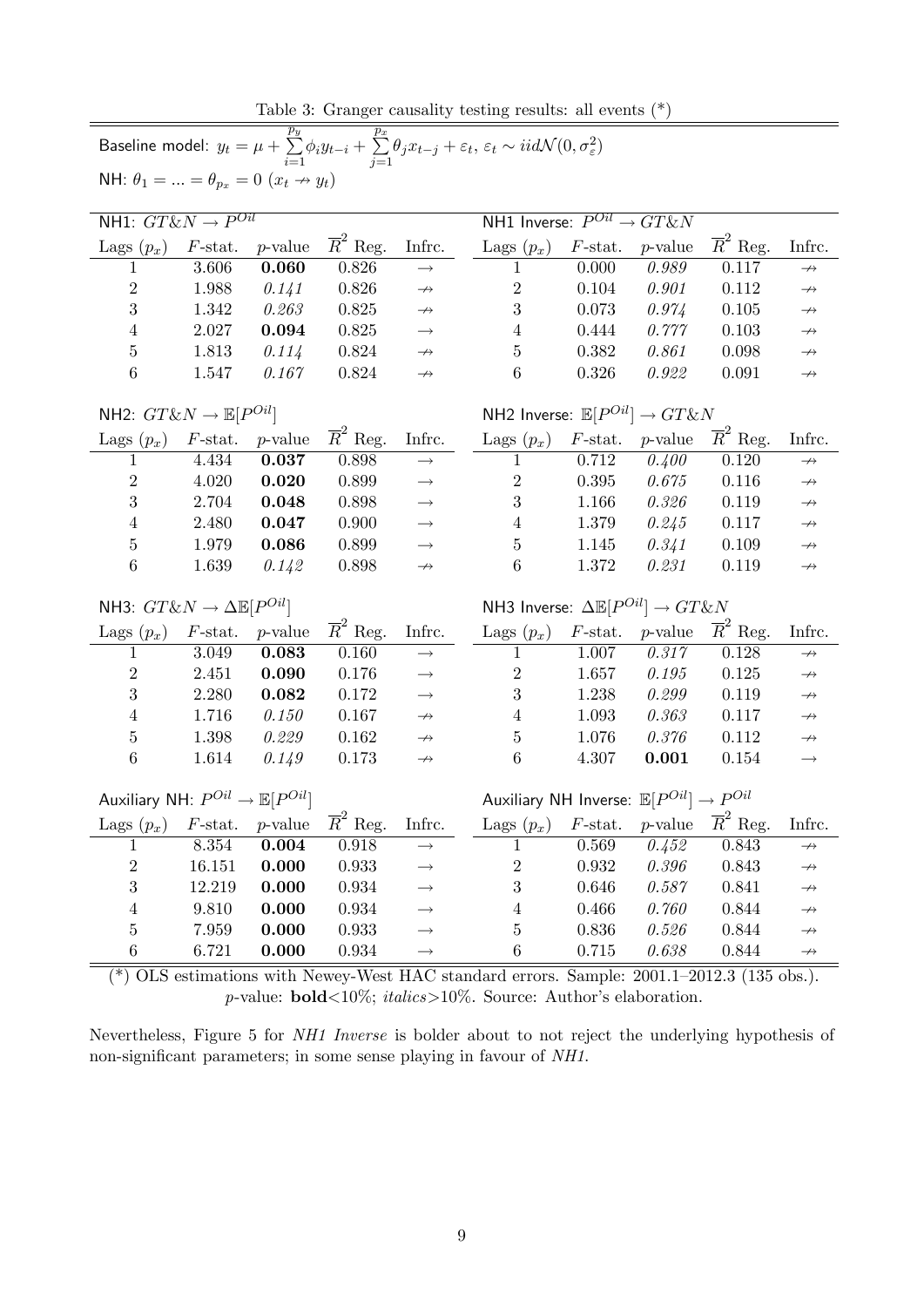

Figure 4: Recursive estimation of NH1 *p*-value: all events  $(*)$ 

(\*) Horizontal line:  $p$ -value=10%. Source: Author's elaboration.





(\*) Horizontal line:  $p$ -value=10%. Source: Author's elaboration.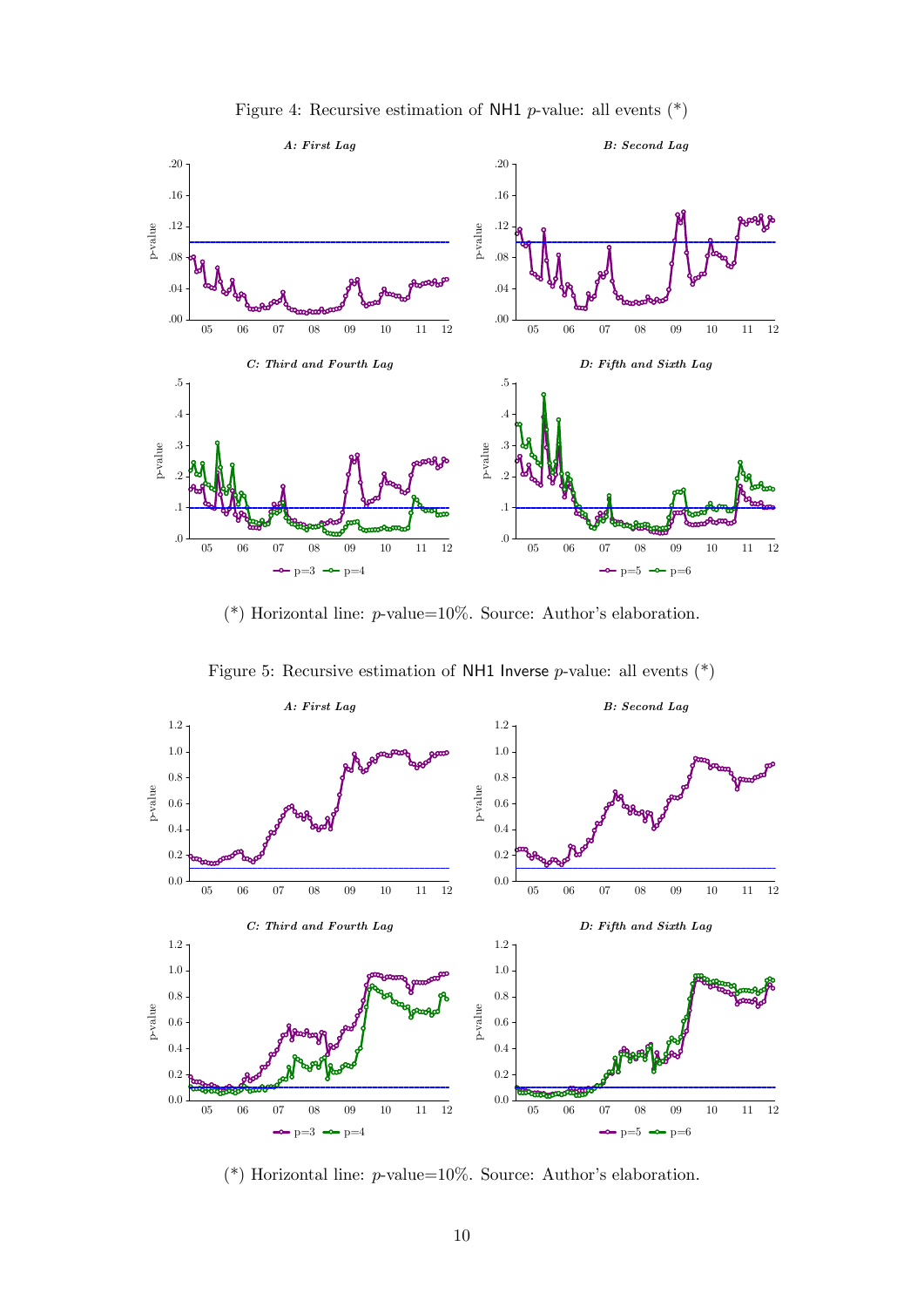#### 3.2 Robustness results

#### 3.2.1 Purely OPEC news

The results using the purely-OPEC version of the  $GT\&N$  variable– $GT\&N$ -O-are presented in Table 4. The first and second panel show that there is no Gc from  $GT\&N-O$  to  $P^{Oil}$  and to  $\mathbb{E}[P^{Oil}]$  at conventional levels of confidence. Nevertheless, the evidence is inconclusive as there is no Gc in reverse direction also.

The third panel, however, indicate bidirectional Gc between  $G T \& N$ -O and  $\Delta \mathbb{E}[P^{Oil}]$  for all considered lags at conventional levels of confidence. This result supports the claim–at least, do not reject it that  $GT\&N-O$  already measure unexpected news of OPEC oil production. These news Gc forecasters' dispersion as well as uncertainty in future oil prices lead to significant disruptions in OPEC's countries' oil production.

| Table 4: Granger causality testing results: OPEC events (") |                  |            |                       |                   |  |                                                               |                  |            |                       |                                                                                                                                  |  |  |  |  |  |
|-------------------------------------------------------------|------------------|------------|-----------------------|-------------------|--|---------------------------------------------------------------|------------------|------------|-----------------------|----------------------------------------------------------------------------------------------------------------------------------|--|--|--|--|--|
| NH1: $GT\&N-O \rightarrow P^{Oil}$                          |                  |            |                       |                   |  | NH1 Inverse: $P^{Oil} \rightarrow G T \& N \cdot O$           |                  |            |                       |                                                                                                                                  |  |  |  |  |  |
| Lags $(p_x)$                                                | $F$ -stat.       | $p$ -value | $\overline{R}^2$ Reg. | Infrc.            |  | Lags $(p_x)$                                                  | $F\text{-stat.}$ | $p$ -value | $\overline{R}^2$ Reg. | Infrc.                                                                                                                           |  |  |  |  |  |
| 1                                                           | 1.818            | 0.180      | 0.826                 | $\rightarrow$     |  | 1                                                             | 0.154            | 0.695      | 0.051                 | $\rightarrowtail$                                                                                                                |  |  |  |  |  |
| $\sqrt{2}$                                                  | 1.130            | 0.326      | 0.825                 | $\rightarrow$     |  | $\overline{2}$                                                | 0.163            | 0.850      | $0.046\,$             | $\rightarrowtail$                                                                                                                |  |  |  |  |  |
| 3                                                           | 0.896            | 0.445      | 0.824                 | $\rightarrow$     |  | 3                                                             | 0.261            | 0.853      | 0.041                 | $\rightarrowtail$                                                                                                                |  |  |  |  |  |
| 4                                                           | 0.686            | 0.603      | 0.823                 | $\rightarrow$     |  | $\overline{4}$                                                | 0.325            | 0.861      | 0.037                 | $\rightarrowtail$                                                                                                                |  |  |  |  |  |
| $\overline{5}$                                              | 0.585            | 0.712      | 0.822                 | $\rightarrowtail$ |  | $\overline{5}$                                                | 0.284            | 0.921      | 0.030                 | $\rightarrowtail$                                                                                                                |  |  |  |  |  |
| 6                                                           | $0.496\,$        | 0.811      | 0.821                 | $\rightarrowtail$ |  | 6                                                             | 0.243            | 0.961      | 0.023                 | $\rightarrowtail$                                                                                                                |  |  |  |  |  |
| NH2: $G T \& N \cdot O \rightarrow \mathbb{E}[P^{Oil}]$     |                  |            |                       |                   |  | NH2 Inverse: $\mathbb{E}[P^{Oil}] \rightarrow GT\&N-O$        |                  |            |                       | Infrc.<br>$\rightarrow$<br>$\rightarrowtail$<br>$\rightarrowtail$<br>$\rightarrowtail$<br>$\rightarrowtail$<br>$\rightarrowtail$ |  |  |  |  |  |
| Lags $(p_x)$                                                | $F$ -stat.       | $p$ -value | $\overline{R}^2$ Reg. | Infrc.            |  | Lags $(p_x)$                                                  | $F$ -stat.       | $p$ -value | $\overline{R}^2$ Reg. |                                                                                                                                  |  |  |  |  |  |
| 1                                                           | 1.330            | 0.251      | 0.897                 | $\rightarrow$     |  | 1                                                             | 0.063            | 0.802      | 0.052                 |                                                                                                                                  |  |  |  |  |  |
| $\sqrt{2}$                                                  | 0.841            | 0.434      | $0.896\,$             | $\rightarrow$     |  | $\overline{2}$                                                | 0.183            | 0.833      | 0.053                 |                                                                                                                                  |  |  |  |  |  |
| 3                                                           | 0.556            | 0.645      | 0.896                 | $\rightarrowtail$ |  | 3                                                             | 1.436            | 0.235      | 0.065                 |                                                                                                                                  |  |  |  |  |  |
| 4                                                           | 0.456            | 0.768      | 0.895                 | $\rightarrowtail$ |  | $\overline{4}$                                                | 1.552            | 0.191      | 0.064                 |                                                                                                                                  |  |  |  |  |  |
| 5                                                           | 0.504            | 0.773      | 0.895                 | $\rightarrowtail$ |  | $\overline{5}$                                                | 1.639            | 0.155      | 0.065                 |                                                                                                                                  |  |  |  |  |  |
| 6                                                           | 0.762            | 0.601      | 0.895                 | $\rightarrow$     |  | 6                                                             | 1.397            | 0.222      | 0.083                 |                                                                                                                                  |  |  |  |  |  |
|                                                             |                  |            |                       |                   |  |                                                               |                  |            |                       |                                                                                                                                  |  |  |  |  |  |
| NH3: $G T \& N \rightarrow \Delta \mathbb{E}[P^{Oil}]$      |                  |            |                       |                   |  | NH3 Inverse: $\Delta \mathbb{E}[P^{Oil}] \rightarrow GT\&N-O$ |                  |            |                       |                                                                                                                                  |  |  |  |  |  |
| Lags $(p_x)$                                                | $F\text{-stat.}$ | $p$ -value | $\overline{R}^2$ Reg. | Infrc.            |  | Lags $(p_x)$                                                  | $F$ -stat.       | $p$ -value | $\overline{R}^2$ Reg. | Infrc.                                                                                                                           |  |  |  |  |  |
| 1                                                           | 5.477            | 0.021      | 0.181                 | $\rightarrow$     |  |                                                               | 7.976            | 0.005      | 0.086                 | $\longrightarrow$                                                                                                                |  |  |  |  |  |
| $\overline{2}$                                              | 3.326            | 0.039      | 0.200                 | $\longrightarrow$ |  | $\overline{2}$                                                | 7.099            | 0.001      | 0.088                 | $\longrightarrow$                                                                                                                |  |  |  |  |  |
| 3                                                           | 3.689            | 0.014      | 0.197                 | $\rightarrow$     |  | 3                                                             | 4.576            | 0.004      | 0.083                 | $\longrightarrow$                                                                                                                |  |  |  |  |  |
| $\overline{\mathbf{4}}$                                     | 2.878            | 0.025      | 0.195                 | $\longrightarrow$ |  | $\overline{4}$                                                | 5.361            | 0.001      | 0.098                 | $\longrightarrow$                                                                                                                |  |  |  |  |  |
| $\overline{5}$                                              | 2.816            | 0.019      | 0.193                 | $\rightarrow$     |  | $\overline{5}$                                                | 5.014            | 0.000      | 0.100                 | $\longrightarrow$                                                                                                                |  |  |  |  |  |
| $\boldsymbol{6}$                                            | 3.459            | 0.003      | 0.220                 | $\rightarrow$     |  | $6\phantom{.}6$                                               | 3.502            | 0.003      | 0.107                 | $\rightarrow$                                                                                                                    |  |  |  |  |  |

Table 4: Granger causality testing results: OPEC events (\*)

(\*) OLS estimations with Newey-West HAC standard errors. Sample:  $2001.1-2012.3$  (135 obs.). p-value: **bold**<10%; *italics*>10%. Source: Author's elaboration.

Note that, following the description of the  $GT\&N$  variable in Annex A, the events purely related to OPEC are particularly related to oil production in contrast to the remaining dummies accounting for political instability and other externalities. The fact that results are robust to the whole set of hypothesis using the combined measure, indicates that the joint interaction of these unexpected events shape the forces that utterly influence oil price.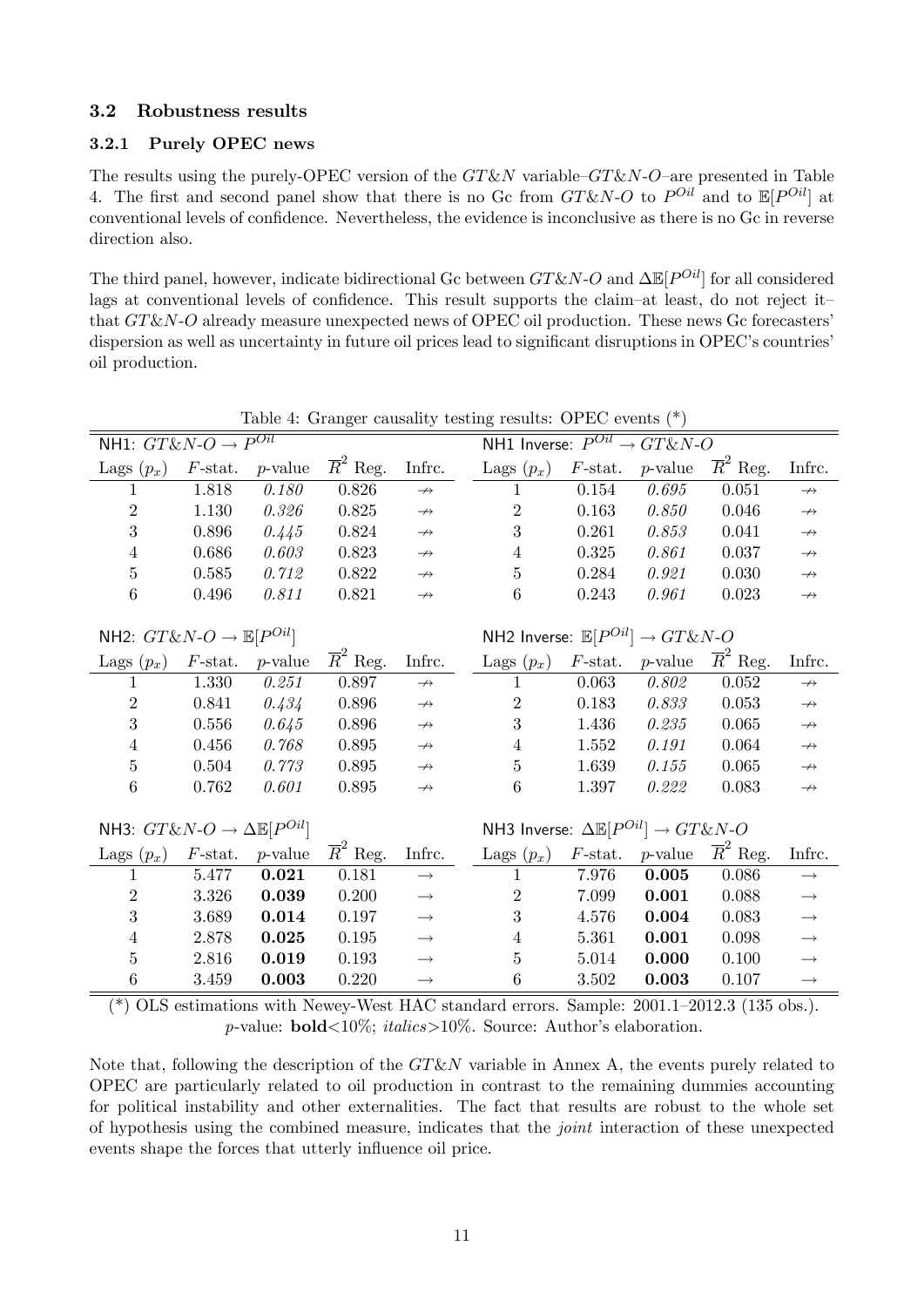

Figure 6: Recursive estimation of NH1  $p$ -value: OPEC events  $(*)$ 

(\*) Horizontal line:  $p$ -value=10%. Source: Author's elaboration.

Figure 7: Recursive estimation of NH1 Inverse  $p$ -value: OPEC events  $(*)$ 



(\*) Horizontal line:  $p$ -value=10%. Source: Author's elaboration.

The recursive *p*-value estimations are presented in Figure 6 for NH1. In this case, it is found a plain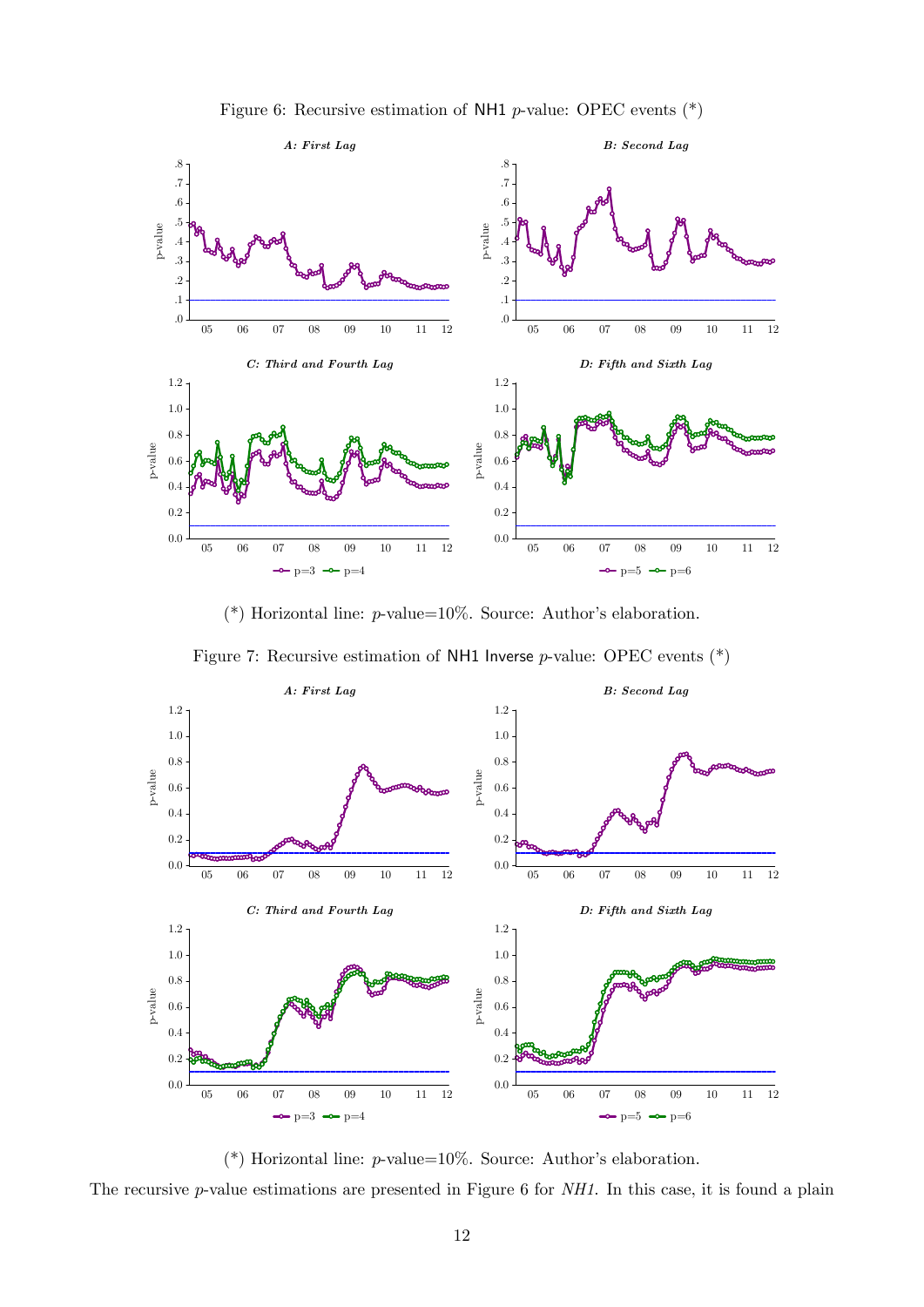non-rejection of the  $NH1$  across the sample and lags (panels A-D). Same result is basically found with NH1 Inverse in Figure 7 (especially since 2007). Hence, the results using the purely OPEC measure, in conjunction with results of Figures 4 and 5, lead to think that it is a mixture of geopolitical tensions plus OPEC news that jointly ináuence oil price, instead of an isolated OPEC behaviour.

#### 3.2.2 Non OPEC news

The results using the non OPEC version of the  $GT\&N$  variable– $GT\&N-NO$  are presented in Table 5. Except for two isolated cases (NH2:  $p_x=2$  and NH3 Inverse:  $p_x=6$ ) there is not found Gc in any direction at conventional significance levels. This finding reinforces the hypothesis that OPEC in conjunction with geopolitical tensions affects oil price, but not any of these two variables by itself.

| Table 5: Granger causality test results: non-OPEC events $(*)$                               |                  |            |                       |                   |                                                                       |                                                    |                                  |                       |                   |  |  |
|----------------------------------------------------------------------------------------------|------------------|------------|-----------------------|-------------------|-----------------------------------------------------------------------|----------------------------------------------------|----------------------------------|-----------------------|-------------------|--|--|
| NH1: $GT\&N-NO \rightarrow P^{Oil}$                                                          |                  |            |                       |                   |                                                                       | NH1 Inverse: $P^{Oil} \rightarrow GT\&N\text{-}NO$ |                                  |                       |                   |  |  |
| Lags $(p_x)$                                                                                 | $F$ -stat.       | $p$ -value | $\overline{R}^2$ Reg. | Infrc.            | Lags $(p_x)$                                                          | $F$ -stat.                                         | $p$ -value                       | $\overline{R}^2$ Reg. | Infrc.            |  |  |
| 1                                                                                            | 1.858            | 0.175      | 0.825                 | $\rightarrow$     | 1                                                                     | 0.043                                              | 0.837                            | 0.090                 | $\rightarrow$     |  |  |
| $\overline{2}$                                                                               | 1.162            | 0.316      | 0.825                 | $\rightarrowtail$ | $\overline{2}$                                                        | 0.658                                              | 0.519                            | 0.086                 | $\rightarrowtail$ |  |  |
| 3                                                                                            | 0.766            | 0.515      | 0.824                 | $\rightarrowtail$ | 3                                                                     | 0.454                                              | 0.715                            | 0.080                 | $\rightarrowtail$ |  |  |
| $\overline{4}$                                                                               | 1.294            | 0.275      | 0.824                 | $\rightarrowtail$ | 4                                                                     | 0.770                                              | 0.546                            | 0.077                 | $\rightarrowtail$ |  |  |
| $\overline{5}$                                                                               | 1.820            | 0.113      | 0.823                 | $\rightarrow$     | 5                                                                     | 0.812                                              | 0.543                            | 0.073                 | $\rightarrowtail$ |  |  |
| 6                                                                                            | 1.692            | 0.127      | 0.823                 | $\rightarrowtail$ | 6                                                                     | 0.677                                              | 0.668                            | 0.065                 | $\rightarrowtail$ |  |  |
|                                                                                              |                  |            |                       |                   |                                                                       |                                                    |                                  |                       |                   |  |  |
| NH2: $G T \& N\text{-}NO \rightarrow \mathbb{E}[P^{Oil}]$                                    |                  |            |                       |                   | NH2 Inverse: $\mathbb{E}[P^{Oil}] \rightarrow GT\&N-NO$               |                                                    |                                  |                       |                   |  |  |
| Lags $(p_x)$                                                                                 | $F$ -stat.       | $p$ -value | $\overline{R}^2$ Reg. | Infrc.            | Lags $(p_x)$                                                          | $F\text{-stat.}$                                   | $p$ -value                       | $\overline{R}^2$ Reg. | Infrc.            |  |  |
| 1                                                                                            | 2.722            | 0.102      | 0.898                 | $\rightarrow$     | 1                                                                     | 1.795                                              | 0.183                            | 0.099                 | $\rightarrow$     |  |  |
| $\overline{2}$                                                                               | 2.905            | 0.059      | 0.899                 | $\longrightarrow$ | $\overline{2}$                                                        | 1.064                                              | 0.348                            | 0.090                 | $\rightarrowtail$ |  |  |
| 3                                                                                            | 1.896            | 0.134      | 0.898                 | $\rightarrow$     | 3                                                                     | 1.428                                              | 0.238                            | 0.086                 | $\rightarrowtail$ |  |  |
| $\,4\,$                                                                                      | 1.946            | 0.107      | 0.898                 | $\rightarrowtail$ | $\overline{4}$                                                        | 1.277                                              | 0.283                            | 0.080                 | $\rightarrowtail$ |  |  |
| $\mathbf 5$                                                                                  | 1.668            | 0.148      | 0.897                 | $\rightarrowtail$ | $\bf 5$                                                               | 1.032                                              | 0.402                            | 0.073                 | $\rightarrowtail$ |  |  |
| $\,6$                                                                                        | 1.446            | 0.203      | 0.897                 | $\rightarrow$     | 6                                                                     | 1.396                                              | 0.222                            | 0.067                 | $\rightarrowtail$ |  |  |
|                                                                                              |                  |            |                       |                   |                                                                       |                                                    |                                  |                       |                   |  |  |
| NH3: $G T \& N\text{-}NO \rightarrow \Delta \mathbb{E}[P^{Oil}]$                             |                  |            |                       |                   | NH3 Inverse: $\Delta \mathbb{E}[P^{Oil}] \rightarrow GT\&N\text{-}NO$ |                                                    |                                  |                       |                   |  |  |
| Lags $(p_x)$                                                                                 | $F\text{-stat.}$ | $p$ -value | $\overline{R}^2$ Reg. | Infrc.            | Lags $(p_x)$                                                          |                                                    | $F\text{-stat.}$ <i>p</i> -value | $\overline{R}^2$ Reg. | Infrc.            |  |  |
| 1                                                                                            | 1.099            | 0.296      | 0.139                 | $\rightarrow$     | 1                                                                     | 0.316                                              | 0.575                            | 0.094                 | $\rightarrow$     |  |  |
| $\overline{2}$                                                                               | 1.725            | 0.182      | 0.142                 | $\rightarrowtail$ | $\overline{2}$                                                        | 0.433                                              | 0.649                            | 0.090                 | $\rightarrowtail$ |  |  |
| $\boldsymbol{3}$                                                                             | 1.165            | 0.326      | 0.138                 | $\rightarrowtail$ | 3                                                                     | 0.353                                              | 0.787                            | 0.062                 | $\rightarrowtail$ |  |  |
| $\overline{4}$                                                                               | 0.900            | 0.466      | 0.131                 | $\rightarrowtail$ | 4                                                                     | 0.304                                              | 0.875                            | 0.075                 | $\rightarrowtail$ |  |  |
| $\bf 5$                                                                                      | 0.728            | 0.604      | 0.126                 | $\rightarrow$     | 5                                                                     | 0.334                                              | 0.891                            | 0.068                 | $\not\rightarrow$ |  |  |
| $\,6$                                                                                        | 0.668            | 0.676      | 0.122                 | $\rightarrowtail$ | $\,6$                                                                 | 2.903                                              | 0.011                            | 0.109                 | $\longrightarrow$ |  |  |
| (*) OI S optimations with Noway Wort HAC standard errors. Sample: 2001.1, 2012.3. (125 obs.) |                  |            |                       |                   |                                                                       |                                                    |                                  |                       |                   |  |  |

(\*) OLS estimations with Newey-West HAC standard errors. Sample:  $2001.1-2012.3$  (135 obs.). p-value:  $\text{bold} < 10\%$ ;  $\text{italics} > 10\%$ . Source: Author's elaboration.

The recursive *p*-value results for  $NH1$  are presented in Figure 8. It is basically found the same situation across the different lags: significance through mid-2010 to then rise above the  $10\%$  confidence level threshold. This finding supports the view that at least between 2006 and 2010 non-OPEC events may play a role into determining oil prices. This situation may be reinforced when analysing the results of Figure 9 especially with the first and second lag, clearly showing a no rejection the NH1 Inverse. The results with the full sample suggest that especially since mid-2010, non-OPEC news are not influencing oil price separated to OPEC's behaviour.

These results are in line with the findings of Bittlingmayer (2005) obtained for a previous sample, when suggesting that war risk is enough to cause price disruptions since traders mark up price to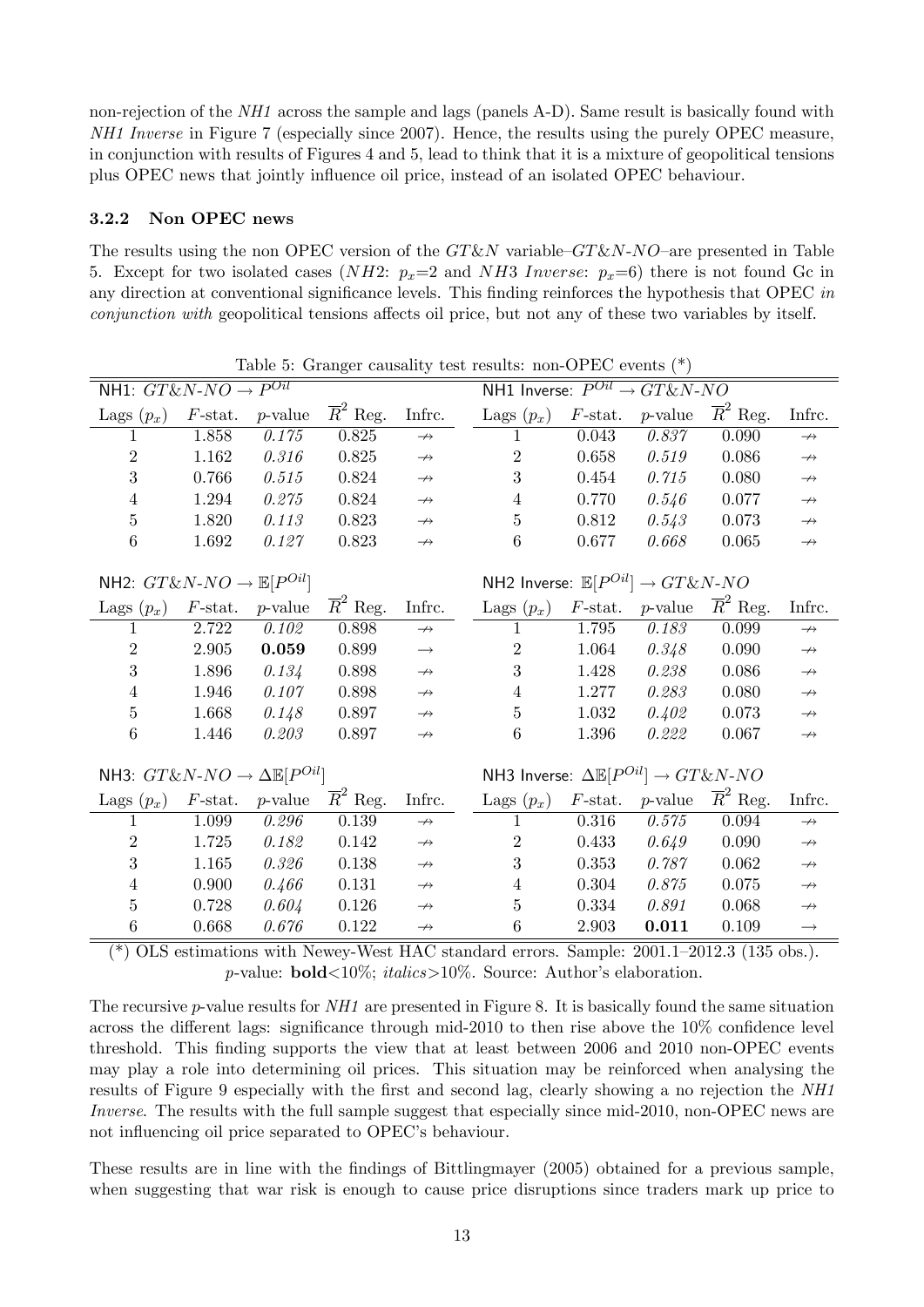cover expectation of possible scarcity.





(\*) Horizontal line:  $p$ -value=10%. Source: Author's elaboration.





(\*) Horizontal line:  $p$ -value=10%. Source: Author's elaboration.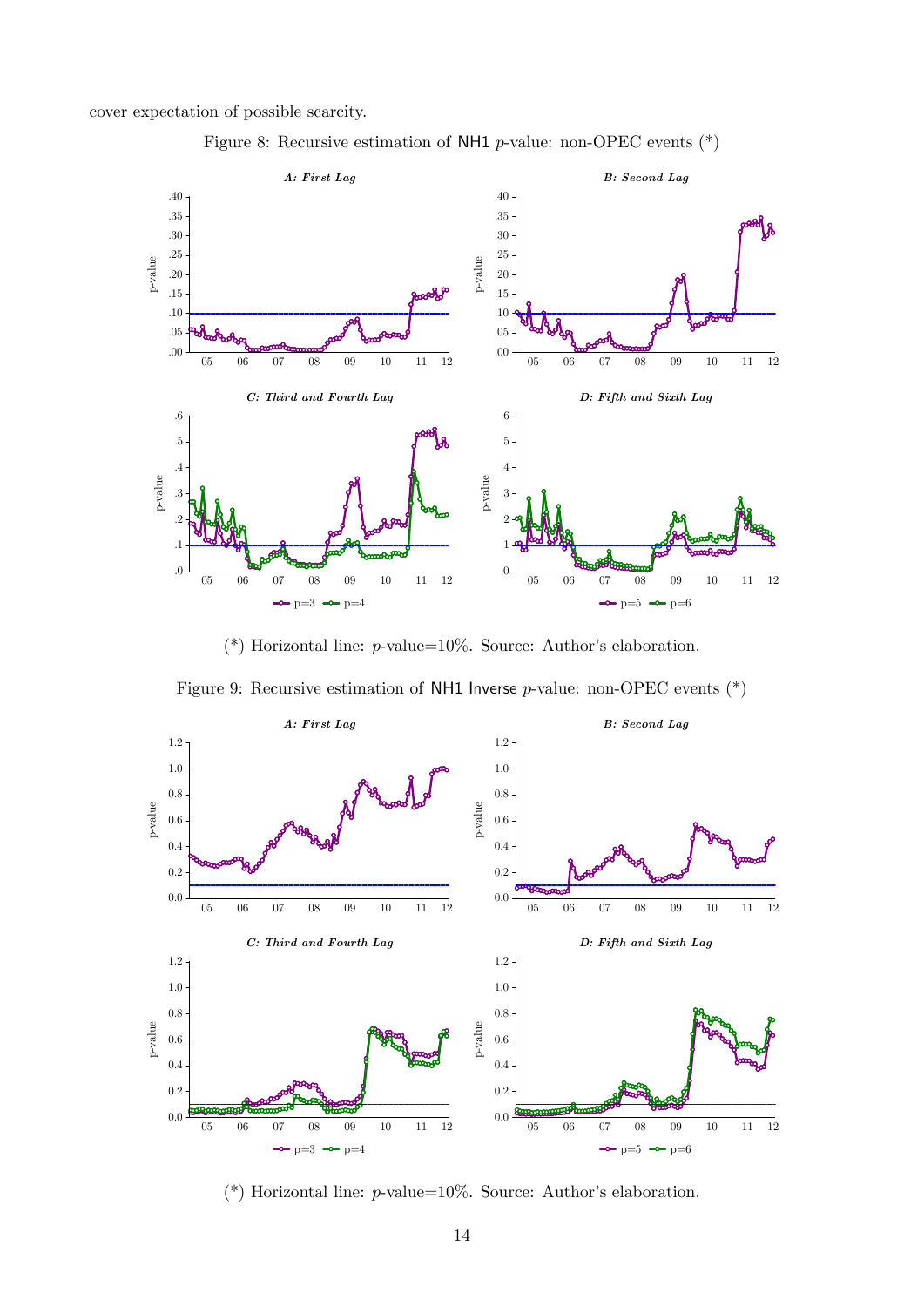## 4 Concluding remarks

To what extent geopolitical tensions in major oil-producer countries and unexpected news related to the OPEC affect global oil price? By means of Gc I provide evidence favouring OPEC countries<sup>7</sup>related news as an oil price driver *jointly* with supply disruptions, influencing short-term forecasts, and reducing the consensus when unanticipated news are available.

These results are obtained when considering all kinds of events in  $GT\&N$  measure: geopolitical tensions and OPEC-related news. When considering just OPEC-related news, the results show bidirectional causality between  $GT\&N$  and expectations dispersion only. Moreover, when considering the  $GT\&N$  measure excluding the OPEC-related events, all results are spoiled out carrying inconclusive results. Hence, the finding of OPEC as an oil-price driver while statistically significant in the baseline specification may not be considered as a robust one. Some similar qualitative results are found in Smith (2005), Alhajji and Huettner (2000) for the 1973-94 period for OPEC behaviour, and Almoguera, Douglas, and Herrera (2011). The fact that results are robust to the whole set of hypothesis using the combined measure and whole sample, indicates that the *joint* interaction of these unexpected events shape the forces that utterly influence oil price.

These results are important since oil has been long-standing important commodity worldwide for an incommensurable number of reasons. Large fluctuations of its price are associated with detrimental welfare effects for both producers and consumers. Further research may consider a forecasting model for the GT&N variable (and its components) alongside an analysis of a more ample spectrum of news that may indirectly affect oil market. A special candidate series are those related to politic developments surrounding OPEC members, and other oil producers such as Russia and the US.

This article suggests that in order to keep track of price dynamics, it is recommended to follow geopolitical tensions and the coordinated actions of the associated major producers. This task is easier said than done, since it relies on non-market signals and other externalities that are not necessarily based on a purely economics-based logic.

## Acknowledgements

I thank Ercio Muñoz for his kind provision of the dataset used in López and Muñoz (2012). Also, I thank comments and suggestions to Rolando Campusano, Ashita Gaglani, Pablo Medel, Ercio Muñoz, and Damián Romero. Nevertheless, I exclude them for any error or omission that remains at my own responsibility.

## **Disclosure**

No other interest rather than an economic research question on applied economics has motivated this article. There is no any conflict of interest of any kind involved in the production of this article.

## References

- 1. Adelman, M.A., 1982, OPEC as a Cartel, in G.M. Griffin and D.J. Teece (Eds.), OPEC Behaviour and World Oil Prices, Allen & Unwin, London, UK.
- 2. Adelman, M.A., 2002, "World Oil Production and Prices 1947-2000," Quarterly Review of Economics and Finance  $42(2)$ : 169-191.
- 3. Aguiar-Conraria, L. and Y. Wen, 2012, "OPEC's Oil Exporting Strategy and Macroeconomics (In)stability," Energy Economics 34(1): 132-136.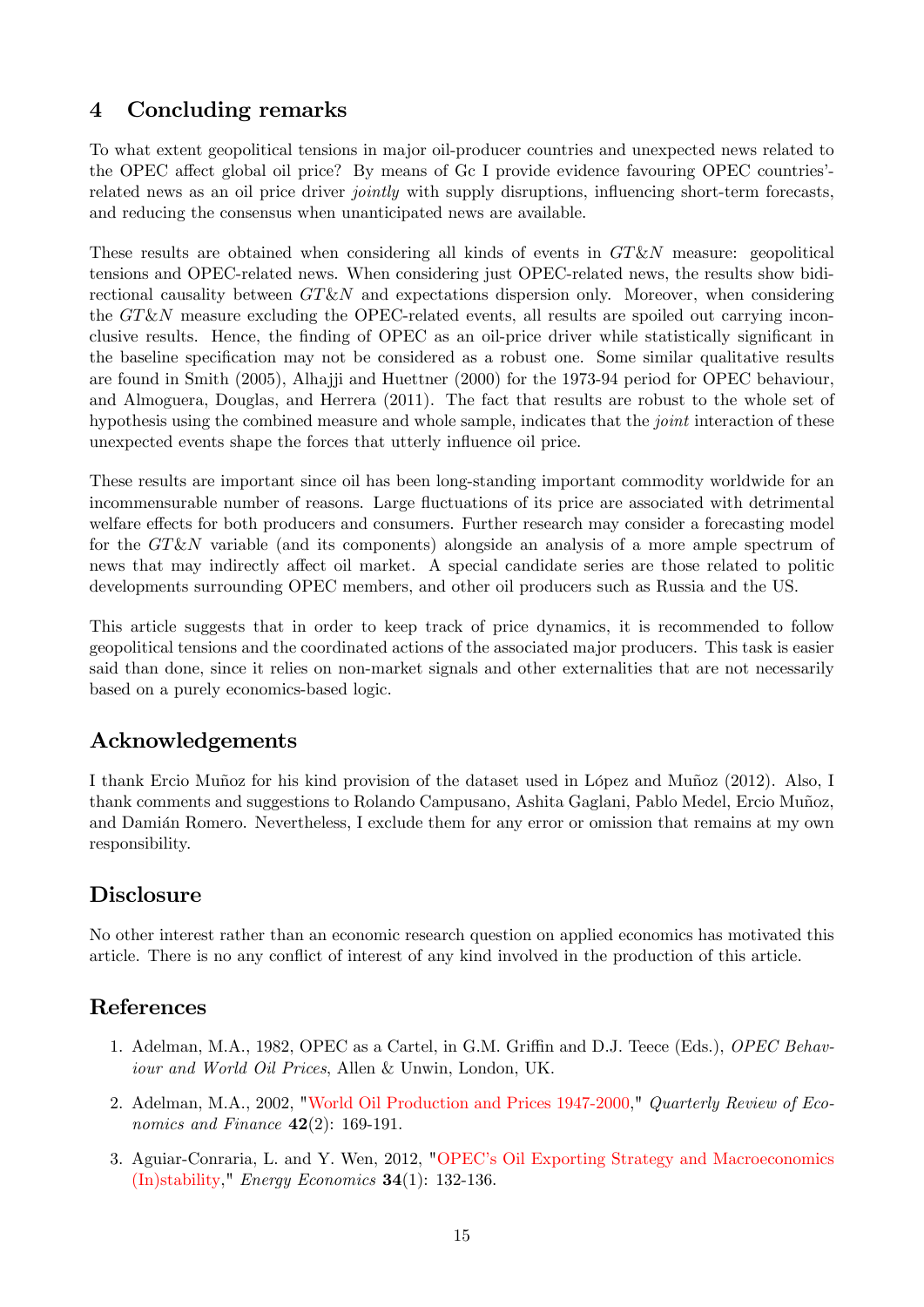- 4. Alhajji, A. and D. Huettner, 2000, "OPEC and the World Oil Markets from 1973 to 1994: Cartel, Oligopoly or Competitive?," The Energy Journal 21(3): 31-60.
- 5. Almoguera, P.A., C.C. Douglas, and A.M. Herrera, 2011, "Testing for the Cartel in OPEC: Non-cooperative Collusion or just Non-cooperative?," Oxford Review of Economic Policy 27(1): 144-168.
- 6. Aperjis, D., 1982, The Oil Market in the 1980s, OPEC Oil Policy and Economic Development, Ballinger Publishing Co., Cambridge, MA, US.
- 7. Attallah, T., F. Joutz, and A. Pierru, 2013, "Does Disagreement Among Oil Price Forecasters Reflect Future Volatility? Evidence from the ECB Surveys," presentation prepared for Research Program on Forecasting Brown Bag Seminar, Department of Economics, George Washington University, 6 March, 2013.
- 8. Balcilar, M., R. Gupta, and S.M. Miller, 2015, "Regime Switching Model of US Crude Oil and Stock Market Prices: 1859 to 2013," Energy Economics 49: 317-327.
- 9. Barrett, A.B. and L. Barnett, 2013, "Granger Causality is Designed to Measure Effect, Not Mechanism," Frotiers in Neuroinformatics 7: Article 6.
- 10. Bittlingmayer, G., 2005, "Oil and Stocks: Is it War Risk?," manuscript.
- 11. Bowles, C., R. Friz, V. Genre, G. Kenny, A. Meyler, and T. Rautanen, 2007, "The ECB Survey of Prefessional Forecasters: A Review after Eight Years Experience," Occasional Paper 58, European Central Bank.
- 12. BrÈmond, V., E. Hache, and V. Mignon, 2012, "Does OPEC Still Exists as a Cartel? An Empirical Investigation," Energy Economics 34: 125-131.
- 13. Cairns, R.D. and E. Calfucura, 2012, "OPEC: Market Failure or Power Failure?" Energy Policy 50: 570-580.
- 14. CIA, World Factbook, 2014, retrieved on  $31^{st}$  December, 2014.
- 15. Considine, T.J., 2006, "Is the Strategic Petroleum Reserve Our Ace in the Hole?" The Energy Journal 27(3): 91-112.
- 16. Dahl, C. and M. Yücel, 1989, "Dynamic Modeling and Testing of OPEC Behaviour," Research Paper 8917, Federal Reserve Bank of Dallas.
- 17. De Gregorio, J., O. Landerretche, and C. Neilson, 2007, "Another Pass-Through Bites the Dust? Oil Prices and Inflation," Economia 7: 155-196.
- 18. Deaves, R. and I. Krinsky, 1992, "The Behaviour of Oil Futures Returns around OPEC Conferences," Journal of Future Markets 12(5): 563-574.
- 19. Demirer, R. and A.M. Kutan, 2010, "The Behaviour of Crude Oil Spot and Future Prices Around OPEC and SPR Announcements: An Event Study Perspective," Energy Economics 32: 1467-1476.
- 20. Draper, D.W., 1984, "The Behaviour of Event-Related Returns on Oil Futures Contracts," Journal of Futures Markets 4: 125-132.
- 21. Driesprong, G., B. Jacobsen, and M. Benjiman, 2008, "Striking Oil: Another Puzzle?" Journal of Financial Economics 89(2): 307-327.
- 22. Fattouh, B., 2005, "The Causes of Crude Oil Price Volatility," Middle East Economic Survey XLVIII, 13.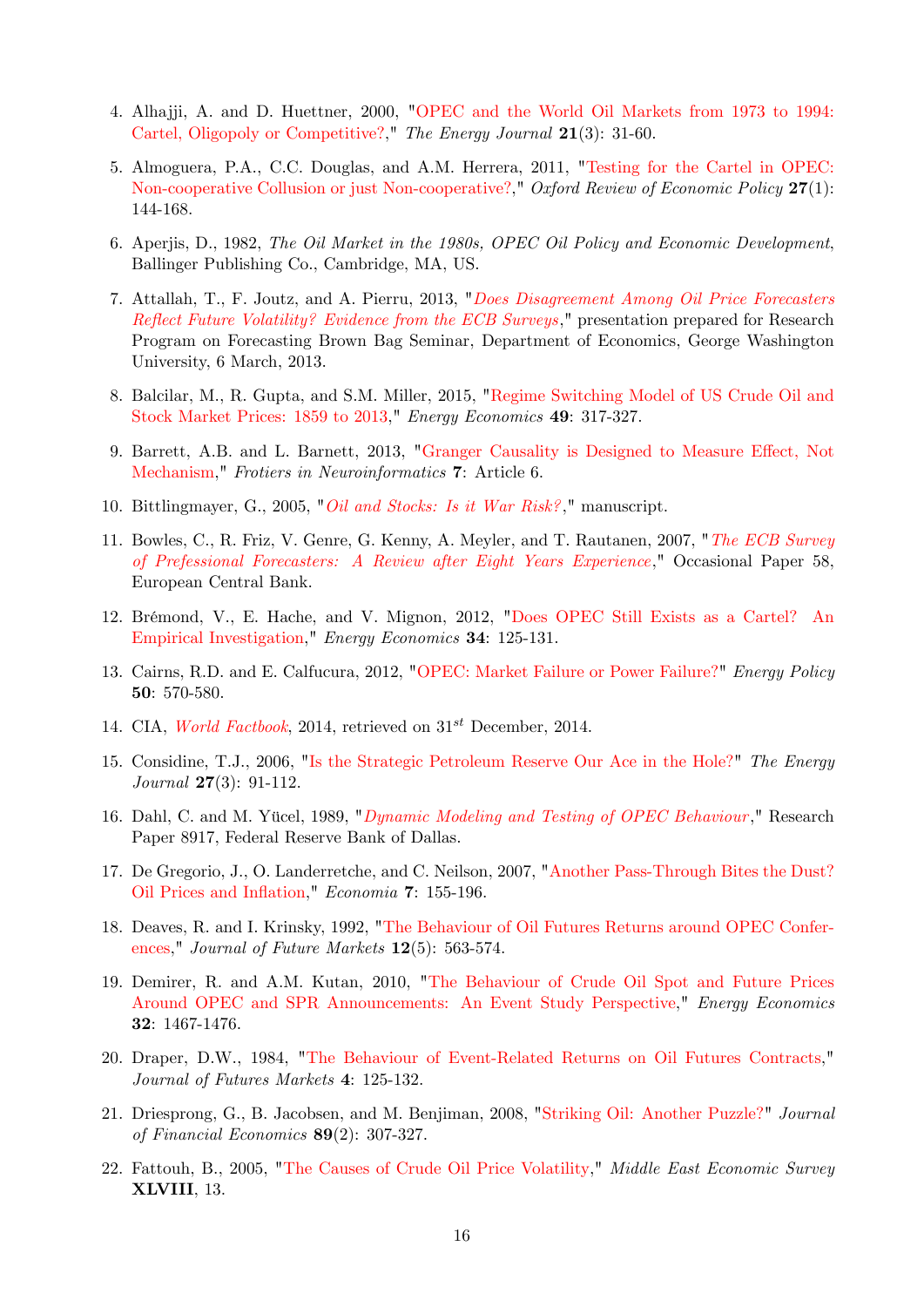- 23. Fattouh, B., 2007, "The Drivers of Oil Prices: The Usefulness and Limitations of Nonstructural Model, the Demand-Supply Framework and Informal Approaches," WPM 32, Oxford Institute for Energy Studies.
- 24. Granger, C.W.J., 1969, "Investigating Causal Relations by Econometric Models and Crossspectral Methods," Econometrica 37(3): 424-438.
- 25. Granger, C.W.J., 1980, "Testing for Causality. A Personal Viewpoint," Journal of Economic Dynamics and Control 2: 329-352.
- 26. Granger, C.W.J., 2003, "Time Series Analysis, Cointegration, and Applications," Nobel Lecture, 8 December 2003.
- 27. Griffin, J.M. and D. Teece, 1982, OPEC Behaviour and World Oil Prices, Allen & Unwin, London, UK.
- 28. Griffin, J.M. and W. Xiong, 1997, "The Incentive to Cheat: An Empirical Analysis of OPEC," Journal of Law and Economics 40: 289-316.
- 29. Guidi, M.G.D., A. Russell, and H. Tarbert, 2006, "The Effects of OPEC Policy Decisions on Oil and Stock Prices," OPEC Review 30: 1-18.
- 30. Gülen, S.G., 1996, "Is OPEC a Cartel? Evidence from Cointegration and Causality Tests," The *Energy Journal*  $17(2)$ : 43-57.
- 31. Hamilton, J.D., 1994, Time Series Analysis, Princeton University Press, US.
- 32. Hamilton, J.D., 2003, "What is an Oil Shock?" Journal of Econometrics 113(2): 363-398.
- 33. Hamilton, J.D., 2009, "Causes and Consequences of the Oil Shock of 2007-2008," Brookings Papers on Economic Activity (Spring): 215-261.
- 34. Hammoudeh, S. and E. Eleisa, 2004, "Dynamic Relationships Among the GCC Stock Markets and the NYMEX Oil Prices," Contemporary Economic Policy 22(2): 250-269.
- 35. Hammoudeh, S. and H. Li, 2004, "The Impact of the Asian Crisis on the Behaviour of US and International Petroleum Prices," Energy Economics 26: 135-160.
- 36. Harvey, A.C., 1990, The Econometric Analysis of Time Series, Second Edition, Phillip Allan, UK.
- 37. Hochman, G. and D. Zilberman, 2015, "The Political Economy of OPEC," Energy Economics 48: 203-216.
- 38. Horan, S.M., J.H. Peterson, and J. Mahar, 2004, "Implied Volatility of Oil Futures Options Surrounding OPEC Meetings," The Energy Journal 25(3): 103-125.
- 39. Hsiao, C., 1981, "Autoregressive Modelling and Money-Income Causality Detection," Journal of Monetary Economics 7: 85-106.
- 40. Hyndman, K., 2008, "Disagreement in Bargaining: An Empirical Analysis of OPEC," International Journal of Industrial Organisation 26: 811-828.
- 41. Jones, C.T., 1990, "OPEC Behaviour under Falling Prices: Implications for Cartel Stability," The Energy Journal  $11(3)$ : 117-129.
- 42. Kaufmann, R.K., S. Dees, P. Karadeloglou, and M. Sánchez, 2004, " Does OPEC Matter? An Econometric Analysis of Oil Prices," The Energy Journal 25(4): 67-90.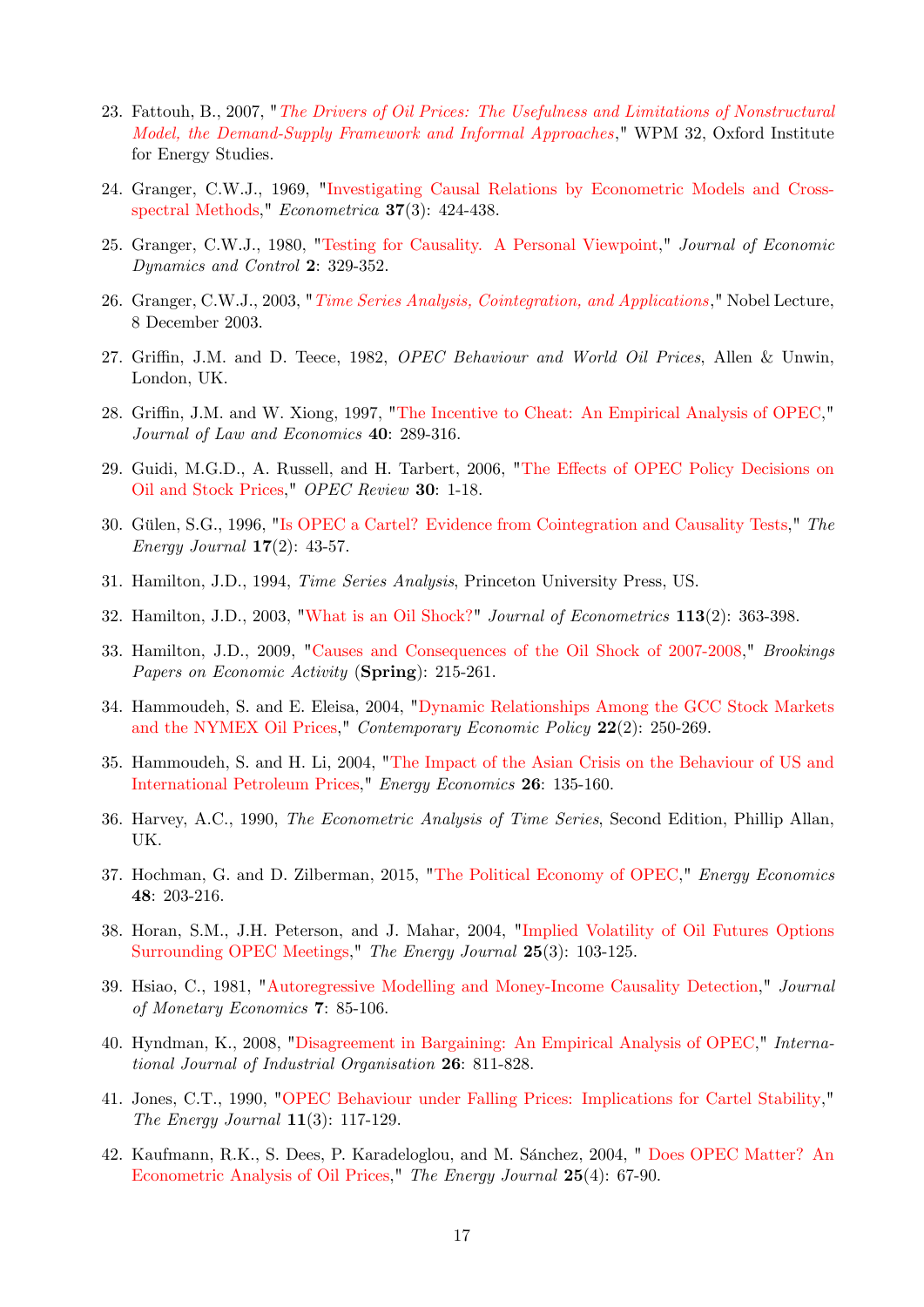- 43. Lin, S.X. and M. Tamvakis, 2010, "OPEC Announcements and Their Effects on Crude Oil Prices," The Energy Journal **38**(2): 1010-1016.
- 44. Loderer, C., 1985, "A Test of OPEC Cartel Hypothesis: 1974-1983," Journal of Finance 40(3): 991-1006.
- 45. López, E. and E. Muñoz, 2012, "*Oil Price: Geopolitical Tensions and Production Events*," [bodytext in Spanish; appendix in English] Working Paper 680, Central Bank of Chile.
- 46. MacAvoy, P.W., 1982, Crude Oil Prices: As Determined by OPEC and Market Fundamentals, Harper & Row, Balinger, Cambridge, UK.
- 47. Malik, F. and S. Hammoudeh, 2007, "Shock and Volatility Transmission in the Oil, US and Gulf Equity Markets," International Review of Economics and Finance 16(3): 357-368.
- 48. Medel, C.A., 2015, "Fuelling Future Prices: Oil Price and Global Ináation," forthcoming in Nottingham Economic Review.
- 49. Mensi, W., S. Hammoudeh, and S.-M. Yoon, 2014, "How Do OPEC News and Structural Breaks Impact Returns and Volatility in Crude Oil Markets? Further Evidence from a Long Memory Process," Energy Economics 42: 343-354.
- 50. Moran, T., 1982, Modeling OPEC Behaviour: Economic and Political Alternatives, in G.M. Griffin and D.J. Teece (Eds.), *OPEC Behaviour and World Oil Prices*, Allen & Unwin, London, UK.
- 51. Neely, C.J. and D.E. Rapach, 2011, "International Comovements in Inflation Rates and Country Characteristics," Journal of International Money and Finance 30(7): 1471-1490.
- 52. Newey, W.K. and K.D. West, 1987, "A Simple, Positive Semi-definite, Heteroskedasticity and Autocorrelation Consistent Covariance Matrix," Econometrica 55(3): 703-708.
- 53. Organisation of the Petroleum Exporting Countries (OPEC), 2012, *OPEC Statute*, retrieved on  $31^{st}$  December, 2014.
- 54. Patterson, K., 2000, An Introduction to Applied Econometrics. A Time Series Approach, Macmillan Press, UK.
- 55. Pindyck, R.S., 1978, "Gains to Producers from the Cartelisation of Exhaustible Resources," Review of Economics Statistics 60(2): 238-251.
- 56. Pollet, J.M., 2005, "Predicting Asset Returns with Expected Oil Price Changes," available at SSRN: http://ssrn.com/abstract=722201.
- 57. Ratti, R.A. and J.L. Vespignani, 2013, "Why are Crude Oil Prices High when Global Activity is Weak?" Economics Letters 121(1): 133-136.
- 58. Salant, S.W., 1976, "Exhaustible Resources and Industrial Structure: A Nash-Cournot Approach to the World Oil Market," Journal of Political Economy 84(5): 1079-1093.
- 59. Schmidbauer, H. and A. Rösch, 2012, "OPEC News and Announcements: Effects on Oil Price Expectation and Volatility," Energy Economics 34: 1656-1663.
- 60. Smith, J., 2005, "Inscrutable OPEC? Behavior Test of the Cartel Hypothesis," The Energy Journal 26(1): 51-82.
- 61. Taylor, J. and P.V. van Doren, 2005, "The Case Against the Strategic Petroleum Reserve," Cato Institute: Policy Analysis 555: 1-21.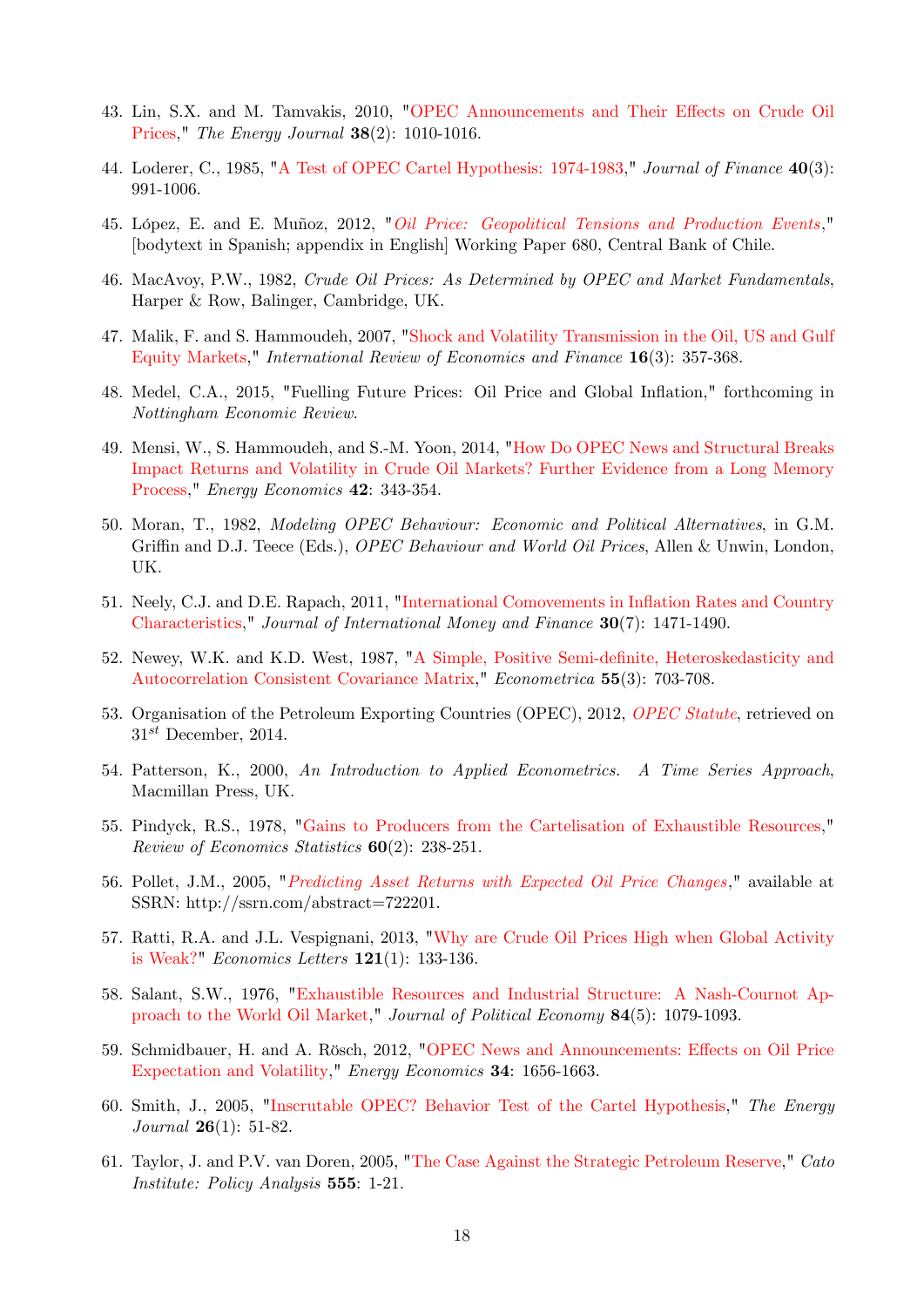- 62. Teece, D., 1982, *OPEC Behaviour: An Alternative View*, in G.M. Griffin and D.J. Teece (Eds.), OPEC Behaviour and World Oil Prices, Allen & Unwin, London, UK.
- 63. Thurman, W.N. and M.E. Fisher, 1988, "Chicken, Eggs, and Causality, or Which Came First?," American Journal of Agricultural Economics 70(2): 237-238.
- 64. Wirl, F. and A. Kujundzic, 2004, "The Impact of OPEC Conference Outcomes on World Oil Prices," The Energy Journal 25(1): 45-61.
- 65. World Bank, 2015, Understanding the Plunge in Oil Prices: Sources and Implications, Chapter 4 of Global Economics Prospects, January 2015, produced by a team lead by John Baffes, Ayhan Kose, Franziska Ohnsorge, and Marc Stocker, and including Derek Chen, Damir Cosic, Xinghao Gong, Raju Huidrom, Ekaterine Vashakmadze, Jiayi Zhang, and Tianli Zhao.

### A GT&N variable description

In this annex, there are provided some extended descriptions of the ten dummy variables used into the construction of the  $GT\&N$  couple of variables. It basically constitutes a redefinition and translation of the database description provided in López and Muñoz (2012) (there are provided some Wikipedia entries links for reference). A graph of the ten variables is presented in Figure A1.

- 1. UN Oil for Food Program (1995-2003). Programme developed by UN established in 1995 as a response to Iraqis citizen claims affected by economic sanctions imposed in the aftermath of Gulf War in 1991. The programme allows to Iraq sell petroleum in world markets in exchange of food, medicines, and other humanitarian help, aiming to bind Iraqi military capacity. The programme Önishes in 2003. The events referred to this programme are UN resolutions on Iraqi global oil market quotas, similar to the impact of new discoveries (Wikipedia).
- 2. US relations with Libya and Iran (1996-2004). Events considered in this category are related to sanctions act imposed to Iran and Libya promulgated in 1996. This act imposes economic sanctions for entrepreneurial-kind relations with Iran and Libya. The programme constitutes a response to the nuclear agenda and support provided to Iran to certain terrorist associations (Hezbolla, Hammas, and Jihad). In 19 December, 2003, Libya announces its intention to leave the nuclear programme as well as massive destruction weapons development and the beginning of a new era of cooperation with the US (Wikipedia: Libya and Iran).
- 3. Iraq War and post-war period (2003-2011). News related to the US invasion to Iraq in March 2003, and Saddam Hussein capture in December 2003. Also includes events related to the installation of the provisional government in Iraq and reestablishment of Iraqís international affairs (*Wikipedia*).
- 4. Iran post Iraq War (start in 2005). Accounts for events related to justified hearsays of the re-establishment of a nuclear career during the administration of President Mahmoud Ahmadinejad starting in August 2005 (Wikipedia).
- 5. Terrorist attacks. Constitutes events referred to terrorist attacks to productive installations in the Middle East, or terrorist targets. 9/11 attacks are included within this category ( Wikipedia).
- 6. Lebanon War (2006). Also referred as Israel-Hezbolla War o July War, is a 34-days-long conflict occurred in Lebanon spanning from 12 July to 14 August, 2006; after a ceasefire statement of the UN. The conflict has a de facto end in 8 September, 2006 when Israel unblocks maritime restrictions over Lebanon ( Wikipedia).
- 7. Arab Spring (2011). Constitute waves of anti-government demonstrations and strikes in Arab countries starting in 18 December, 2010 in Tunisia. Governments of Tunisia, Egypt, Libya, and